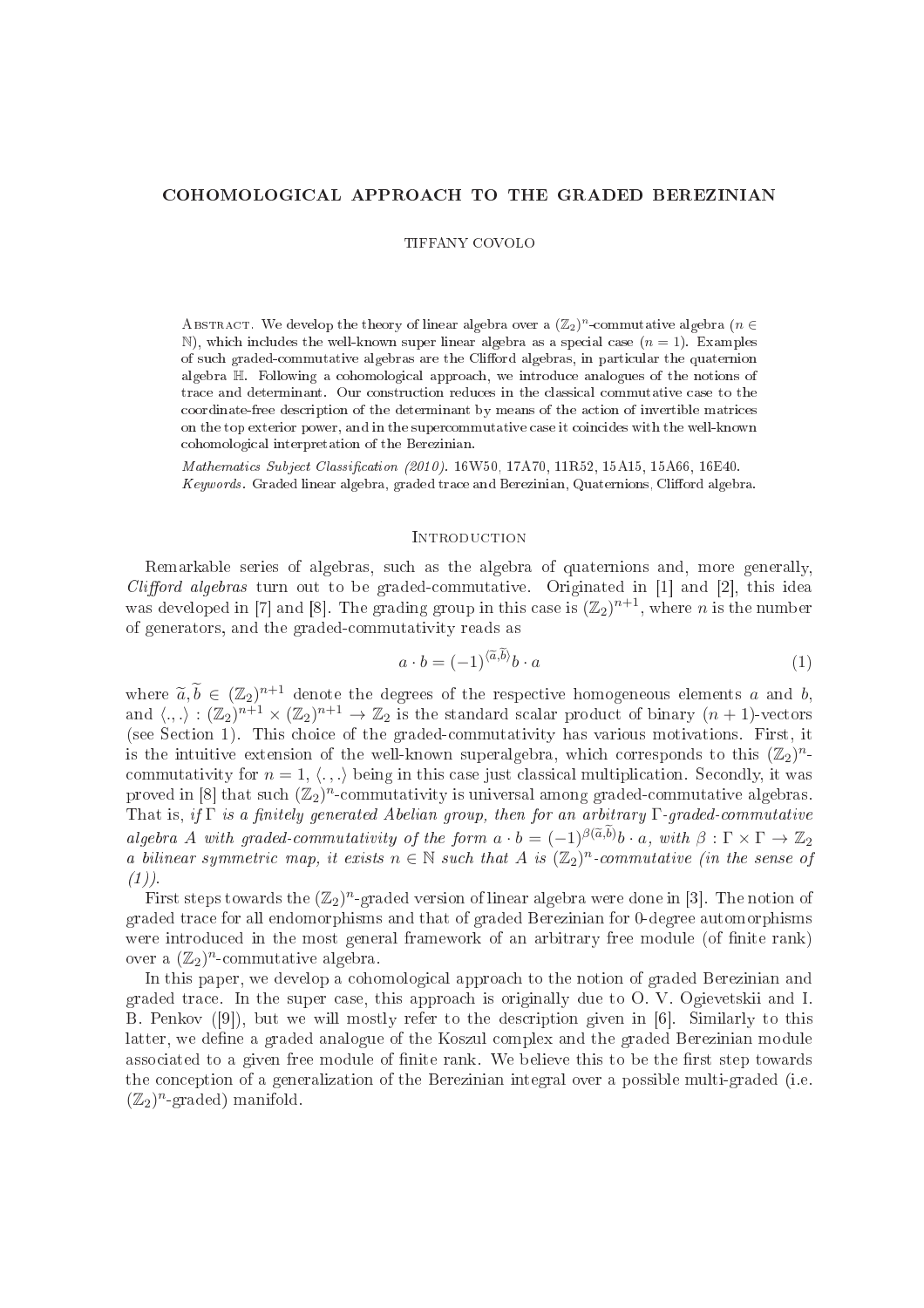The paper is organized as follows. We recall the basic notions of graded linear algebra in Section 1 and derive the graded matrix calculus in Section 2. In Section 3, we present our first main result, a cohomological interpretation of the graded Berezinian. In Section 4, we give a similar description of the graded trace. It is worth noticing that the cohomological description of the graded trace of *arbitrary even matrices* leads to interesting restrictions for the grading group  $(\mathbb{Z}_2)^n$ , namely n has to be *odd*. Furthermore, the parity changing operator has to be chosen in a canonical way and corresponds to the element  $(1, 1, \ldots, 1)$  of  $(\mathbb{Z}_2)^n$ .

We have to note that there is an alternative approach to the generalization of superalgebras and related notions, which makes use of category theory. This approach follows from results by Scheunert in [10] (in the Lie algebras setting) and Nekludova (in the commutative algebra setting). An explicit description of the results of the latter can be found in [5]. This other method to treat the problem and its consequences in the  $(\mathbb{Z}_2)^n$ -commutative case, will be the ob je
t of a separate work.

Acknowledgments. The author is pleased to thank Norbert Poncin whose suggestions initiate the paper, Jean-Philippe Michel for enlightening discussions and Dimitry Leites who made her aware of Nekludova's work. The author is grateful to Valentin Ovsienko for the contributions he gave through the development and the finalization of the paper.

The author thanks the Luxembourgian NRF for support via AFR PhD grant 2010-1 786207.

### 1. Graded linear algebra

In this section, we give a brief survey of the main notions of linear algebra over gradedommutative algebras.

Consider an Abelian group  $(\Gamma, +)$  endowed with a symmetric bi-additive map

$$
\langle \ , \ \rangle : \Gamma \times \Gamma \to \mathbb{Z}_2 \, .
$$

We call  $\Gamma$  the *grading group*. This group admits a natural splitting  $\Gamma = \Gamma_{\bar{0}} \oplus \Gamma_{\bar{1}}$ , where  $\Gamma_{\bar{0}}$  is the subgroup characterized by  $\langle \gamma, \gamma \rangle = 0$  for all  $\gamma \in \Gamma_{\bar{0}}$ , and where  $\Gamma_{\bar{1}}$  is the set characterized by  $\langle \gamma, \gamma \rangle = 1$  for all  $\gamma \in \Gamma_{\bar{1}}$ . We call  $\Gamma_{\bar{0}}$  and  $\Gamma_{\bar{1}}$  the *even subgroup* and *odd part*, respectively.

In this paper, we restrict the considerations to the case  $\Gamma = (\mathbb{Z}_2)^n$ , for some fixed  $n \in \mathbb{N}$ , equipped with the standard s
alar produ
t

$$
\langle x, y \rangle = \sum_{1 \le i \le n} x_i y_i
$$

of *n*-vectors, defined over  $\mathbb{Z}_2$ . Our main example are the Clifford algebras equipped with the grading des
ribed in Example 1 (see next se
tion).

## 1.1. Graded-Commutative Algebras. A *graded vector space* is a direct sum

$$
V = \bigoplus_{\gamma \in \Gamma} V^{\gamma}
$$

of vector spaces  $V^{\gamma}$  over a commutative field  $\mathbb{K}$  (that we always assume of characteristic 0). An endomorphism of V is a K-linear map from V to V that preserves the degree; we denote by  $\text{End}_{\mathbb{K}}(V)$  the space of endomorphisms.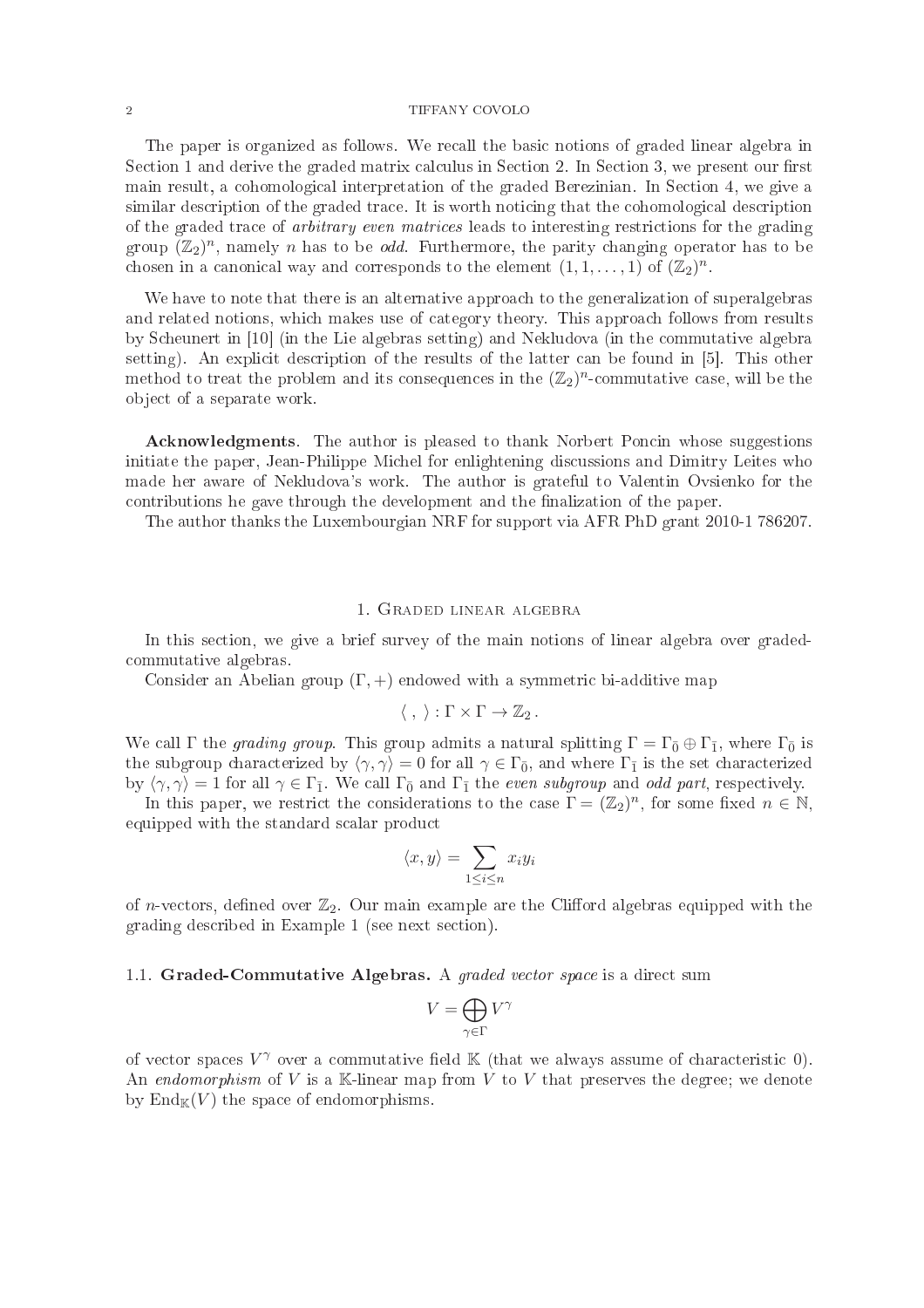$\bigoplus_{\gamma\in\Gamma}A^{\gamma}$  such that the operation of multiplication respects the grading: A  $\Gamma$ -graded algebra is an algebra A which has a structure of a  $\Gamma$ -graded vector space  $A =$ 

$$
A^{\alpha}A^{\beta} \subset A^{\alpha+\beta} , \quad \forall \alpha, \beta \in \Gamma .
$$

We always assume A *associative* and *unital*.

An element  $a \in A^{\gamma}$  is called *homogeneous of degree*  $\gamma$ . For every homogeneous element a, we denote by  $\tilde{a}$  its degree. Because of the even-odd splitting of the grading group, one also has

$$
A=A_{\bar{0}}\oplus A_{\bar{1}},
$$

where  $a \in A_{\bar{0}}$  or  $A_{\bar{1}}$  if  $\tilde{a}$  is even or odd, respectively. For simplicity, in most formulas below the involved elements are assumed to be homogeneous. These expressions are then extended to arbitrary elements by linearity.

A Γ-graded algebra is called Γ-*commutative* if

$$
a b = (-1)^{\langle \tilde{a}, b \rangle} b a. \tag{2}
$$

In particular, every odd element squares to zero.

**Example 1.** As we have mentioned in the Introduction, a Clifford algebra  $\text{Cl}_n$  of n generators (over  $\mathbb R$  or  $\mathbb C$ ) is a  $(\mathbb Z_2)^{n+1}$ -commutative algebra ([8]). The grading is given on the generators  $e_i$  of  $\mathrm{Cl}_n$  as follows

$$
\tilde{e}_i = (0, \ldots, 0, 1, 0, \ldots, 0, 1) \in (\mathbb{Z}_2)^{n+1}
$$

where 1 is at the *i*-th and at the last position.

1.2. Graded Modules. A graded left module M over <sup>a</sup> Γommutative algebra A is <sup>a</sup> left A-module with a  $\Gamma$ -graded vector space structure  $M = \bigoplus_{\gamma \in \Gamma} M^{\gamma}$  such that the A-module stru
ture respe
ts the grading, i.e.

$$
A^{\alpha}M^{\beta} \subset M^{\alpha+\beta} , \quad \forall \alpha, \beta \in \Gamma .
$$

The notion of *graded right module over*  $A$  is defined analogously. Thanks to the gradedcommutativity of  $A$ , a left  $A$ -module structure induces a compatible right  $A$ -module structure given by

$$
m a := (-1)^{\langle \tilde{a}, \tilde{m} \rangle} a m , \qquad (3)
$$

and vi
e-versa. Hen
e, we identify the two on
epts.

An A-module is called *free of total rank*  $r \in \mathbb{N}$  if it admits a basis of r homogeneous elements  ${e_s}_{s=1,\dots,r}$ . In this case, every element  $m \in M$  can be decomposed in a basis either with left or right coefficients, which are clearly related through  $(3)$ .

A morphism of A-modules, is a map  $\ell : M \to N$  which is A-linear of degree zero (i.e.  $\ell(M^{\alpha}) \subset N^{\alpha}, \forall \alpha \in \Gamma$ ). We will denote the set of such maps by  $\text{Hom}_{A}(M, N)$ . We usually refer to this set as the categorical Hom since A-modules with these degree-preserving A-linear maps form a category  $\text{Gr}_{\Gamma} \text{Mod}_A$ .

We remark that the Hom set of graded A-modules is not a graded A-module itself. The internal Hom of the category  $Gr<sub>\Gamma</sub>Mod<sub>A</sub>$  is

$$
\operatorname{\mathsf{Hom}}_A(M,N):=\bigoplus_{\gamma\in\Gamma}\operatorname{\mathsf{Hom}}_A^\gamma(M,N)\;,
$$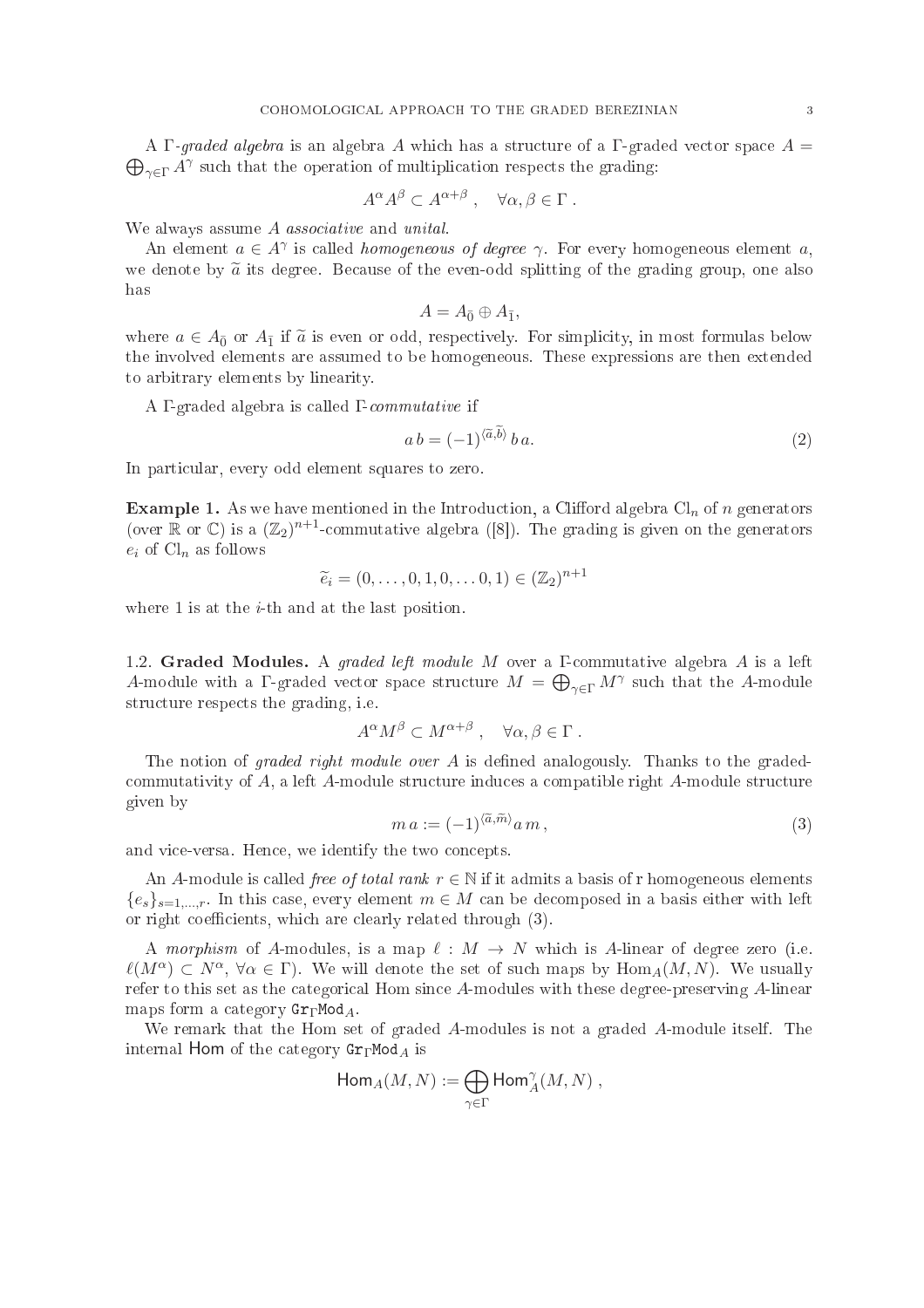where each  $\textsf{Hom}_{A}^{\gamma}(M,N)$  consists of A-linear maps  $\ell : M \to N$  of degree  $\gamma$ , that is additive maps satisfying

$$
\ell(am) = (-1)^{\langle \gamma, \widetilde{a} \rangle} a \,\ell(m) \quad \text{(or equivalently, } \ell(ma) = \ell(m)a \text{)}
$$
\n
$$
\ell(M^{\alpha}) \subset N^{\alpha + \gamma} \,. \tag{4}
$$

The A-module structure of  $\text{Hom}_A(M, N)$  is given by

$$
(a \cdot \ell)(-) := (-1)^{\langle \ell, \tilde{a} \rangle} \ell(a \cdot -) \quad \text{(or equivalently, } (\ell \cdot a)(-) = \ell(a \cdot -)\text{)}.
$$
 (5)

Remark 1. The categorical Hom coincides with the 0-degree part of the internal Hom, i.e.  $\text{Hom}_A(M, N) = \text{Hom}_A^{\vec{0}}(M, N)$ . By abuse of notation, we also refer to the elements of the internal Hom as morphisms. To make clear the distinction between categorical and internal hom, we often add the adjective "graded" in the latter case.

We define graded endomorphisms and graded automorphisms of an  $A$ -module  $M$  by

$$
\mathsf{End}_A(M) := \mathsf{Hom}_A(M,M) \quad \text{and} \quad \mathsf{Aut}_A(M) := \{ \ell \in \mathsf{End}_A(M) \; : \; \ell \text{ invertible } \} \;,
$$

and their degree-preserving analogues by

$$
\operatorname{End}\nolimits_A(M):=\operatorname{\mathsf{End}}\nolimits_A^0(M) \quad \text{ and } \quad \operatorname{Aut}\nolimits_A(M):=\operatorname{\mathsf{Aut}}\nolimits_A^0(M)\;.
$$

In situations where it is not misleading, we will drop the subscript and just write  $\text{Hom}(M, N)$ .  $\mathsf{End}(M)$ ,  $\mathsf{Aut}(M)$ , etc.

The *dual* of a graded A-module M is the graded A-module  $M^* := \text{Hom}(M, A)$ . As for classical modules, if M is free with basis  $\{e_i\}_{i=1,\dots,r}$  then its dual module  $M^*$  is also free of same rank. Its basis  $\{\varepsilon^i\}_{i=1,\dots,r}$  is defined as usual by

$$
\varepsilon^i(e_j) = \delta^i_j \;, \quad \forall \, i, j
$$

where  $\delta_j^i$  is the Kronecker delta. Note that this implies  $\varepsilon^i = \tilde{e}_i$  for all *i*.

1.3. Lie algebras, Derivations. A  $\Gamma$ -colored Lie algebra A is a  $\Gamma$ -graded algebra in which the multiplication operation (denoted  $[\cdot, \cdot]$ ) verify the following two conditions, for all homogeneous elements  $a, b, c \in A$ .

1) Graded skew-symmetry:

$$
[a,b] = -(-1)^{\langle \widetilde{a},b\rangle}[b,a] ;
$$

2) Graded Ja
oby identity:

$$
[a,[b,c]] = [[a,b],c] + (-1)^{\langle \tilde{a},b \rangle}[b,[a,c]] .
$$

Natural examples of olored Lie algebras are Γ-graded asso
iative algebras with the graded ommutator

$$
[a, b] = ab - (-1)^{\langle \tilde{a}, \tilde{b} \rangle} ba . \tag{6}
$$

If A is a  $(\mathbb{Z}_2)^n$ -colored Lie algebra, its 0-degree part  $A^0$  is a classical Lie algebra.

An homogeneous *derivation* of degree  $\gamma$  of a  $\Gamma$ -graded algebra A over a field K, is a K-linear map of degree  $\gamma D \in \mathsf{End}^{\gamma}_{\mathbb{K}}(A)$  which verifies the *graded Leibniz rule* 

$$
D(ab) = D(a) b + (-1)^{\langle \tilde{a}, \gamma \rangle} a D(b)
$$

for all homogeneous elements  $a, b \in A$ .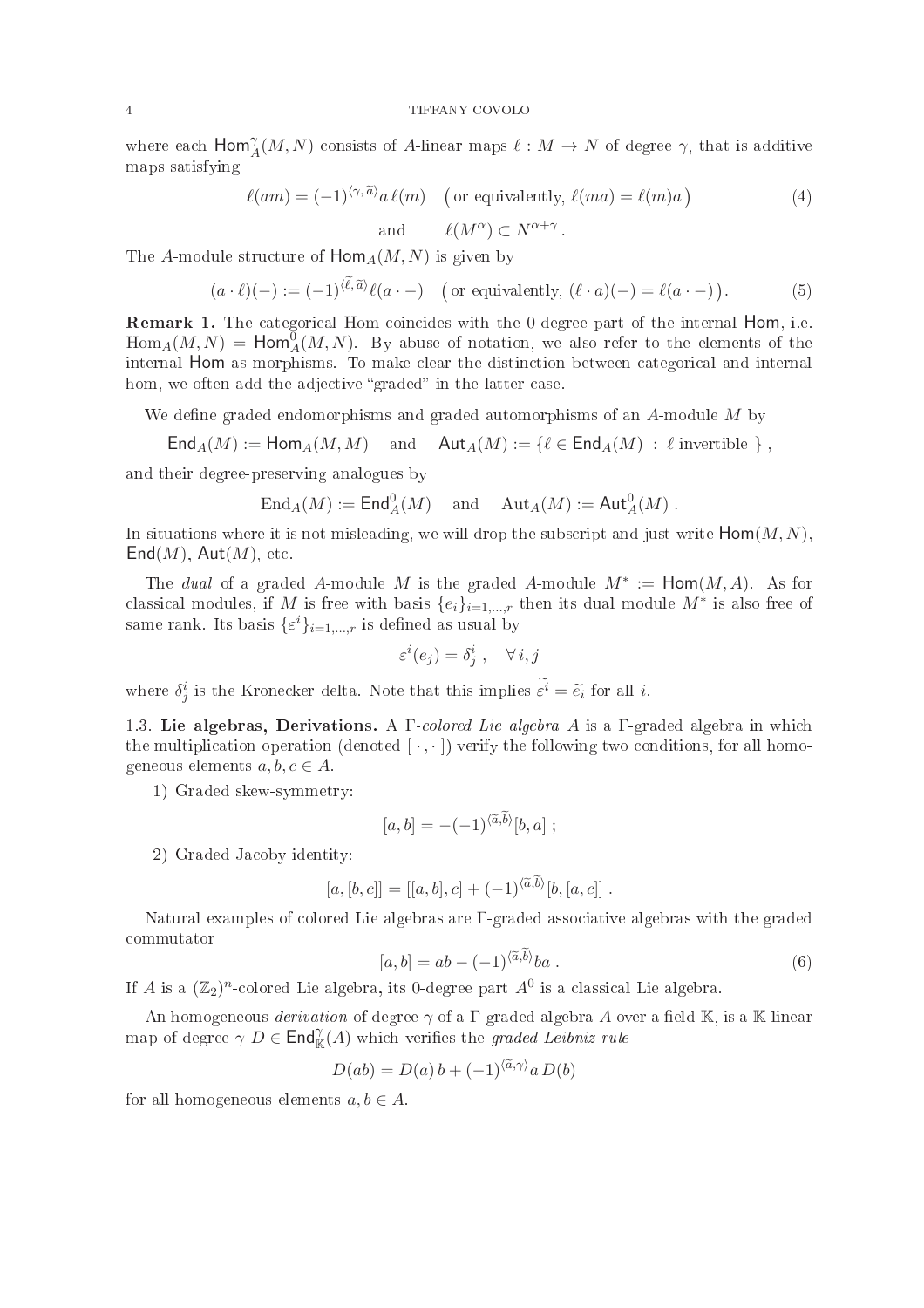We denote the set of derivations of degree  $\gamma$  of A by Der<sup> $\gamma$ </sup>(A). Then, the set of all graded derivations of A

$$
\mathrm{Der}(A) := \bigoplus_{\gamma \in \Gamma} \mathrm{Der}^{\gamma}(A)
$$

is a  $\Gamma$ -graded vector space. It is also an A-module, with the A-module structure given by  $(aD)(x) = a D(x)$ . Moreover, considering composition of derivations,  $Der(A)$  is also a colored Lie algebra for the ommutator (6).

## 1.4. Graded Tensor and Symmetric Algebras. Let A be a F commutative algebra.

The tensor product of two graded A-modules  $M$  and  $N$  can be defined as follows. Let us forget, for the moment, the graded structure of  $A$ , seeing it simply as a non-commutative ring, and consider M and N respectively as right and left modules. In this situation, the notion of tensor product is well-known (see [4]), and the obtained object  $M \otimes_A N$  is a Z-module. Then, reconsidering the graded structure of the initial objects, we see that  $M \otimes_A N$  admits an indu
ed Γ-graded stru
ture

$$
M \otimes_A N = \bigoplus_{\gamma \in \Gamma} (M \otimes_A N)^{\gamma} = \bigoplus_{\gamma \in \Gamma} \bigoplus_{\alpha + \beta = \gamma} \left\{ \sum m \otimes_A n \mid m \in M^{\alpha}, n \in N^{\beta} \right\}.
$$
 (7)

Moreover, because of the actual two-sided module structure of both  $M$  and  $N$ , the resulting object  $M \otimes_A N$  have also right and left A-module structures, which are by construction compatible (in the sense of  $(3)$ ).

As usual, tensor product of graded A-modules can be characterized as a universal object. All classical results and constructions related to the tensor product can then be transferred to the graded case without major difficulties.

Set 
$$
M^{\otimes k} = M \otimes_A \dots \otimes_A M
$$
 (*n* factors  $M, n \ge 1$ ) and  $M^{\otimes 0} := A$ . The graded A-module

$$
T_A^\bullet M:=\bigoplus\nolimits_{k\in\mathbb{N}}M^{\otimes k}
$$

is an associative graded A-algebra, called *graded tensor algebra*, with multiplication

$$
\otimes_A: M^{\otimes r} \times M^{\otimes s} \to M^{\otimes r} \otimes_A M^{\otimes s} \simeq M^{\otimes (r+s)}
$$

.

The graded A-algebra  $T_A^{\bullet}M$  is in fact bi-graded: it has the classical N-grading (given by the number of factors in M) that we call weight, and an induced  $\Gamma$ -grading (see (7)) called *degree*.

Taking the quotient of  $T_A^{\bullet}M$  by the ideal  $J_S$  generated by the elements of the form

$$
m \otimes m' - (-1)^{\langle \widetilde{m}, m' \rangle} m' \otimes m, \quad \forall m, m' \in M
$$

we obtain a  $\Gamma$ -commutative A-algebra  $S_A^{\bullet}(M)$  called the graded symmetric algebra.

As their classical analogues, both these notions satisfy universal properties.

1.5. Change of Parity Functors. Unlike the classical super case (i.e.  $\Gamma = \mathbb{Z}_2$ ), in general we have many different *parity reversion functors*.

For every  $\pi \in \Gamma_{\bar{1}}$ , we specify an endofunctor of the category of modules over a  $\Gamma$ -commutative algebra A

$$
\begin{array}{cccc}\n\Pi: & &\mathsf{Gr}_{\Gamma}\mathsf{Mod}_A & & \longrightarrow & \mathsf{Gr}_{\Gamma}\mathsf{Mod}_A \\
M & & \mapsto & \Pi M \\
\operatorname{Hom}_A(M,N) \ni f & \mapsto & f^{\Pi} \in \operatorname{Hom}_A(\Pi M,\Pi N)\n\end{array}
$$

The object  $\Pi M$  is defined by

$$
(\Pi M)^{\alpha} := M^{\alpha + \pi} , \quad \forall \alpha \in \Gamma ,
$$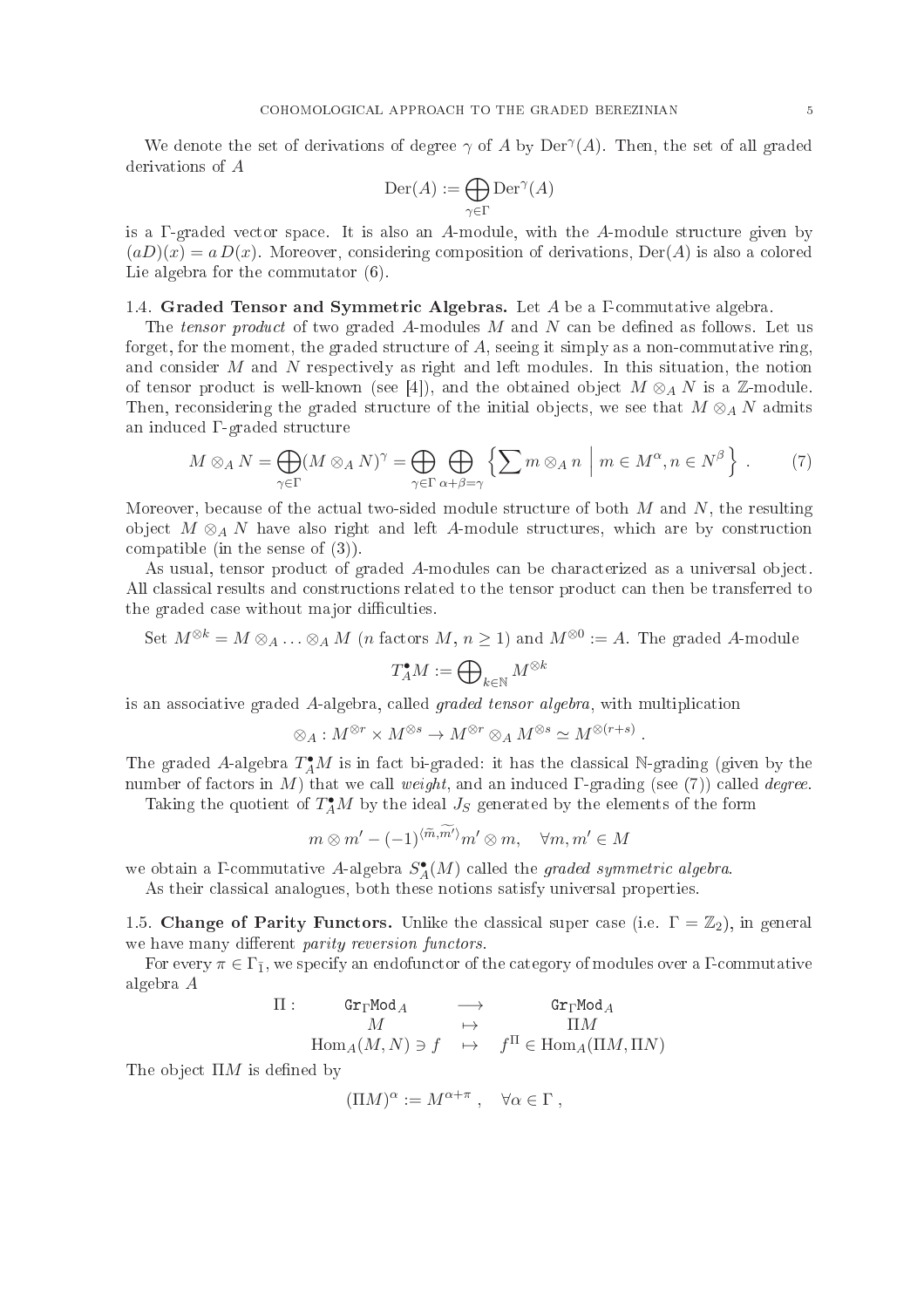and graded A-module stru
ture

$$
\Pi(m+m') := \Pi m + \Pi m' \quad \text{and} \quad \Pi(am) := (-1)^{\langle \pi, \widetilde{a} \rangle} a \Pi m \ .
$$

The morphism  $f^{\Pi} \in \text{Hom}_A(\Pi M, \Pi N)$  is defined by

$$
f^{\Pi}(\Pi m) := \Pi(f(m)) .
$$

Clearly, the map  $\Pi$  which sends an A-module M to the A-module  $\Pi M$  is an A-linear map of degree  $\pi$ , i.e.  $\Pi \in \text{Hom}^{\pi}(M, \Pi M)$ .

A graded morphism  $t : M \to N$  of free A-modules of total rank r and s respectively, can be represented by a matrix over A. Fixing a basis  $\{e_i\}_{i=1,\dots,r}$  of M and  $\{h_i\}_{i=1,\dots,s}$  of N and considering elements of the modules as column vectors of right coordinates

$$
M \ni m = \sum e_j a^j \qquad \simeq \qquad \mathbf{m} = \begin{pmatrix} a^1 \\ a^2 \\ \vdots \end{pmatrix},
$$

the graded morphism is defined by the images of the basis vectors

$$
t(m) = \sum_{j} t(e_i) a^i = \sum_{i,j} h_j t^j{}_i a^i
$$

Hence, applying t corresponds to left multiplication by the matrix  $T = (t^j)$  $i) \in M(s \times r; A),$ 

$$
t(m) \simeq T\mathbf{m}.
$$

We have a similar description when considering elements of the modules as row vectors of left coordinates. In this paper, we choose the first approach. This choice is justified by the fact that the graded morphisms are easier to handle when one consider the right module structure, see  $(4)$ .

In what follows, the graded modules are implicitly assumed to be free, except when explicitly stated.

2.1. Case  $\Gamma = (\mathbb{Z}_2)^n$ .  $(\mathbb{Z}_2)^n$  is a additive group of finite order  $N := 2^n$  and we can enumerate its elements following the *standard order*: the first  $q := 2^{n-1}$  elements being the even degrees ordered by lexi
ographi
al order, and the last ones being the remaining odd degrees, also ordered lexicographically. E.g.  $(\mathbb{Z}_2)^2 = \{(0,0), (1,1), (0,1), (1,0)\}$ . In the following, we denote  $\gamma_i$  the *i*-th element of  $(\mathbb{Z}_2)^n$  with respect to this standard order.

This allows to re-order the basis of the onsidered graded A-modules following the degrees of the elements. We all a basis ordered in this way a standard basis. From now on, we only onsider this type of basis.

The rank of a free graded module M over a  $(\mathbb{Z}_2)^n$ -commutative algebra is then a N-tuple  $\mathbf{r} = (r_1, \ldots, r_N) \in \mathbb{N}^N$  where each  $r_i$  is the number of basis elements of degree  $\gamma_i$ . Hence, a standard basis  $\{e_i\}_{i=1,\dots,r}$  of a graded A-module of rank **r** is such that the first  $r_1$  elements are of degree  $\gamma_1$ , the following  $r_2$  elements are of degree  $\gamma_2$ , etc.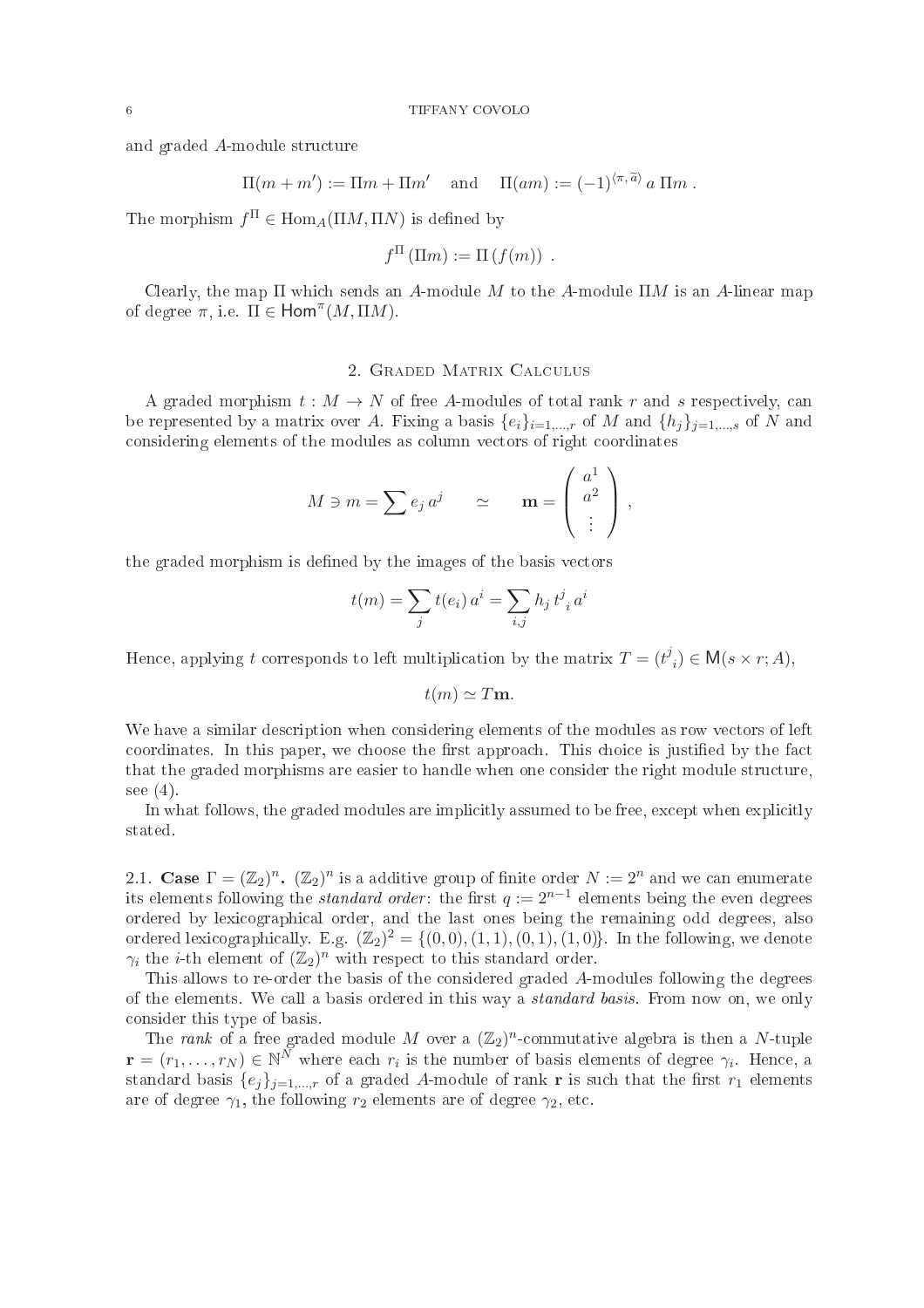Consequently, the matrix corresponding to an homogeneous graded morphism  $t : M \to N$ of free  $A$ -modules of ranks  $\bf{r}$  and  $\bf{s}$  respectively, writes as a block matrix

$$
T = \left(\begin{array}{ccc|ccc} T_{11} & \cdots & T_{1N} \\ \hline \cdots & \cdots & \cdots \\ \hline T_{N1} & \cdots & T_{NN} \end{array}\right),
$$
 (8)

where each block  $T_{uv}$  (of dimension  $s_u \times r_v$ ) have homogeneous entries of the same degree. This latter is given by  $\gamma_u + \gamma_v + \tilde{t}$ , i.e. it depends on both the position  $(u, v)$  of the block and the degree of the matrix, which is by definition the degree of the corresponding graded morphism t. We will denote by  $M(s, r; A) = \bigoplus_{\gamma \in (\mathbb{Z}_2)^n} M^{\gamma}(s, r; A)$  the space of such matrices, also alled graded matri
es.

**Example 2.** As a particular case of Clifford algebras, the algebra of quaternions  $\mathbb H$  is a  $(\mathbb Z_2)^3$ commutative algebra ([7]). We assign to the generators 1, i, j and k of  $\mathbb H$  a degree following the standard order of  $(\mathbb{Z}_2)^3$ , i.e.

$$
\widetilde{1} := (0,0,0) , \widetilde{i} := (0,1,1) , \widetilde{j} := (1,0,1) \text{ and } \widetilde{k} := (1,1,0) .
$$

Note that, as every other Clifford algebra (with the gradation given as in Example 1), it is purely even i.e. graded only by the even subgroup of  $(\mathbb{Z}_2)^n$ .

Every graded endomorphism of a free  $\mathbb{H}$ -module M of rank r then corresponds to a matrix in  $M(r;\mathbb{H})$ , that is a quaternionic matrix.

The 1-to-1 orresponden
e

$$
\mathsf{M}^\gamma(\mathbf{s}, \mathbf{r}; A) \simeq \mathsf{Hom}^\gamma(M, N) \ , \ \ \forall \gamma \in (\mathbb{Z}_2)^n \ ,
$$

permits to transfer the associative graded A-algebra structure of  $\text{Hom}(M, N)$  to  $\mathsf{M}(\mathbf{s}, \mathbf{r}; A)$ . Thus, we get the usual sum and multipli
ation of matri
es, as well as an unusual multipli
ation of matrices by scalars in  $A$  defined as follows.

$$
aT = \left(\begin{array}{c|c|c}\n(-1)^{\langle \tilde{a}, \gamma_1 \rangle} aT_{11} & \dots & (-1)^{\langle \tilde{a}, \gamma_1 \rangle} aT_{1N} \\
\hline\n\vdots & \ddots & \dots & \dots \\
(-1)^{\langle \tilde{a}, \gamma_N \rangle} aT_{N1} & \dots & (-1)^{\langle \tilde{a}, \gamma_N \rangle} aT_{NN}\n\end{array}\right),
$$

i.e. the  $(i, j)$ -th entry lying in the  $(u, v)$ -block is given by

$$
(aT)^i{}_j = (-1)^{\langle \tilde{a}, \gamma_u \rangle} a t^i{}_j .
$$

Note that the sign appearing here is a direct consequence of  $(5)$ .

In particular, graded endomorphisms  $\text{End}(M)$  of a free graded A-module M (of finite rank r) can be seen as square graded matrices  $M(r; A) := M(r, r; A)$ . With the commutator (6) it is another example of  $(\mathbb{Z}_2)^n$ -colored Lie algebra.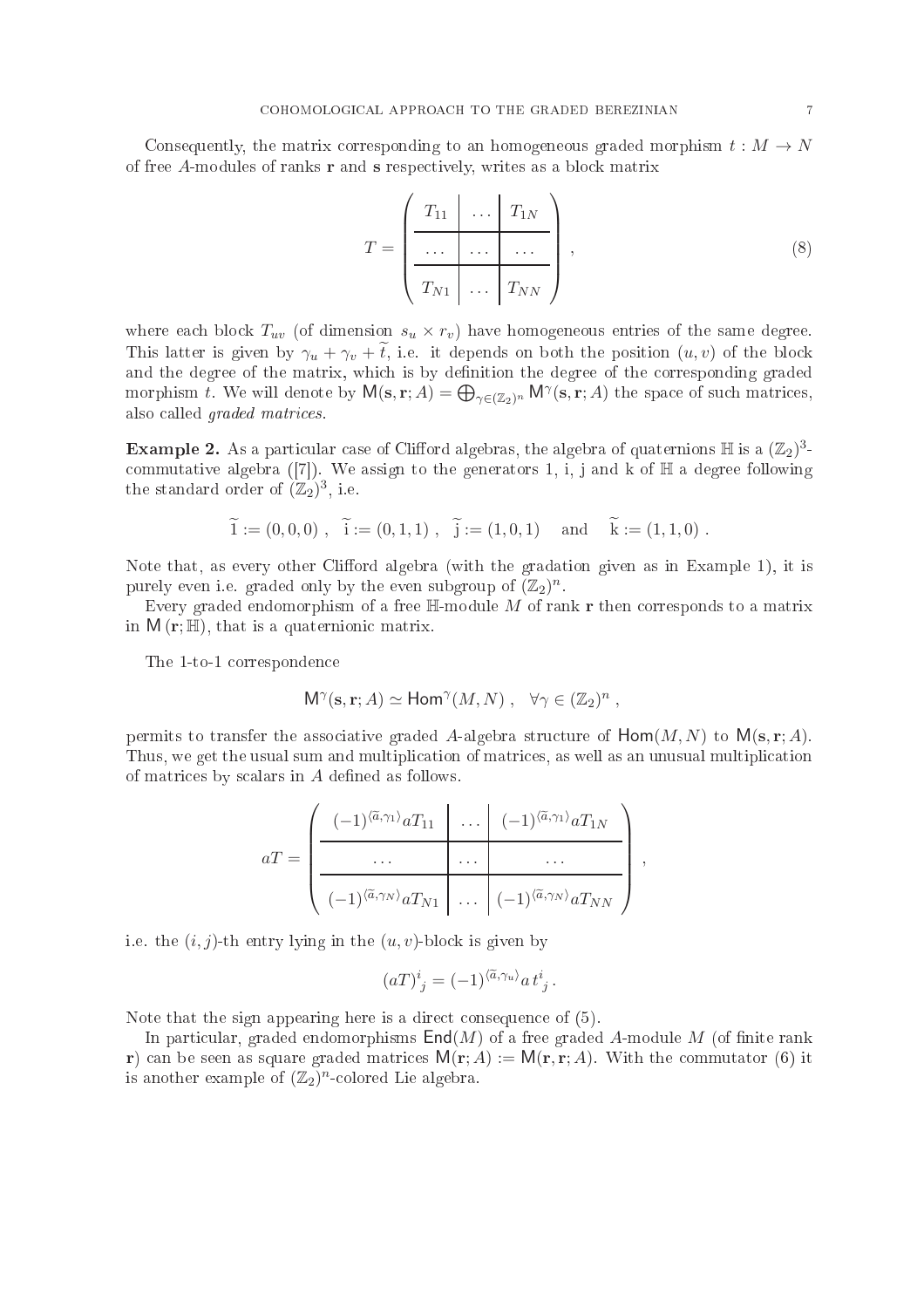2.2. Graded Transpose. As in the previous section, let  $M$  and  $N$  be two graded  $A$ -modules of ranks r and s respe
tively.

The graded transpose  $\Gamma^{\text{tr}}T$  of a matrix  $T \in M(\mathbf{s}, \mathbf{r}; A)$ , that corresponds to  $t \in \text{Hom}(M, N)$ . is defined as the matrix corresponding to the transpose  $t^* \in \text{Hom}(N^*, M^*)$  of t. For simplicity, we suppose t to be homogeneous of degree  $\tilde{t}$ .

We recall that the dual graded A-module of M is  $M^* := \text{Hom}(M, A)$ , so that the dual morphism  $t^*$  is naturally defined, for all  $n^* \in N^*$  and all  $m \in M$ , by

$$
(t^*(n^*), m) = (-1)^{\langle \tilde{t}, n^* \rangle} (n^*, t(m)) \tag{9}
$$

where  $(-,-)$  denotes the evaluation of the involved morphisms on the corresponding sourcemodule element.

Let  $\{e_k\}_{k=1,\dots,r}$  (resp.  $\{h_l\}_{l=1,\dots,s}$ ) be the basis of M (resp. N) and let  $\{\varepsilon^k\}_{k=1,\dots,r}$  (resp.  $\{\eta^l\}_{l=1,\dots,s}$  the corresponding dual basis.

**Proposition 1.** The graded transpose  $\Gamma^{\text{t}}T$  of a matrix  $T = (T_{uv}) \in \mathsf{M}^{\tilde{t}}(\mathbf{s}, \mathbf{r}; A)$  (considering here its block form  $(8)$ ) is given by

$$
({}^{\mathrm{Tr}}T)_{vu} = (-1)^{\langle \gamma_u + \gamma_v, \tilde{t} + \gamma_v \rangle} {}^{\mathrm{t}}T_{uv}.
$$

where  $\bar{t}$  is the classical transpose.

*Proof.* From the definition  $(9)$  of  $t^*$ , we have that

$$
(t^*(\eta^j), e_i) = (-1)^{\langle \widetilde{t}, \widetilde{h_j} \rangle} (\eta^j, t(e_i)) = (-1)^{\langle \widetilde{t}, \widetilde{h_j} \rangle} \sum_k (\eta^j, h_k) t_i^k = (-1)^{\langle \widetilde{t}, \widetilde{h_j} \rangle} t_i^j.
$$

On the other hand, denoting  $t_i^*$ <sup>j</sup>  $i^*$  the  $(i, j)$ -entry of the matrix  $\Gamma^{\text{t}}T$ , we have

$$
(t^*(\eta^j), e_i) = \sum_k (\varepsilon^k t_k^{*j}, e_i) = \sum_k (-1)^{\langle t_k^{*j}, \tilde{e}_i \rangle} (\varepsilon^k, e_i) t_k^{*j} = (-1)^{\langle t_i^{*j}, \tilde{e}_i \rangle} t_i^{*j}.
$$

Thus, for all  $i, j$ .

$$
t_i^{*j} = (-1)^{\langle t_i^{*j}, \tilde{e}_i \rangle + \langle \tilde{t}, \tilde{h}_j \rangle} t_i^j \tag{10}
$$

In particular,  $t_i^{*j} = t_j^j = \tilde{t} + \tilde{e}_i + \tilde{h}_j$  for all  $i, j$ , so that the transpose morphism  $t^*$  is also homogeneous of same degree  $\tilde{t}$ . Hence, (10) rewrites as

$$
t_i^{*j} = (-1)^{\langle \widetilde{t} + \widetilde{e}_i, \widetilde{h_j} + \widetilde{e}_i \rangle} t_i^j
$$

and the result follows.

In the super case (i.e.  $n = 1$ ), the graded transpose coincide with the well-known super transpose.

It is easily verified by straightforward computations, that the operation of graded-transposition satisfy the following familiar property.

Corollary 1. For any pair of homogeneous square graded matrices  $S, T \in M(r; A)$ , of degrees s and t respectively, we have that

$$
T^{\rm t}(ST) = (-1)^{\langle s,t\rangle \; \Gamma^{\rm t}T \; \Gamma^{\rm t}S \; .
$$

Consequently, we also have that

$$
[\Gamma S, \Gamma T] = -\Gamma [S, T]. \tag{11}
$$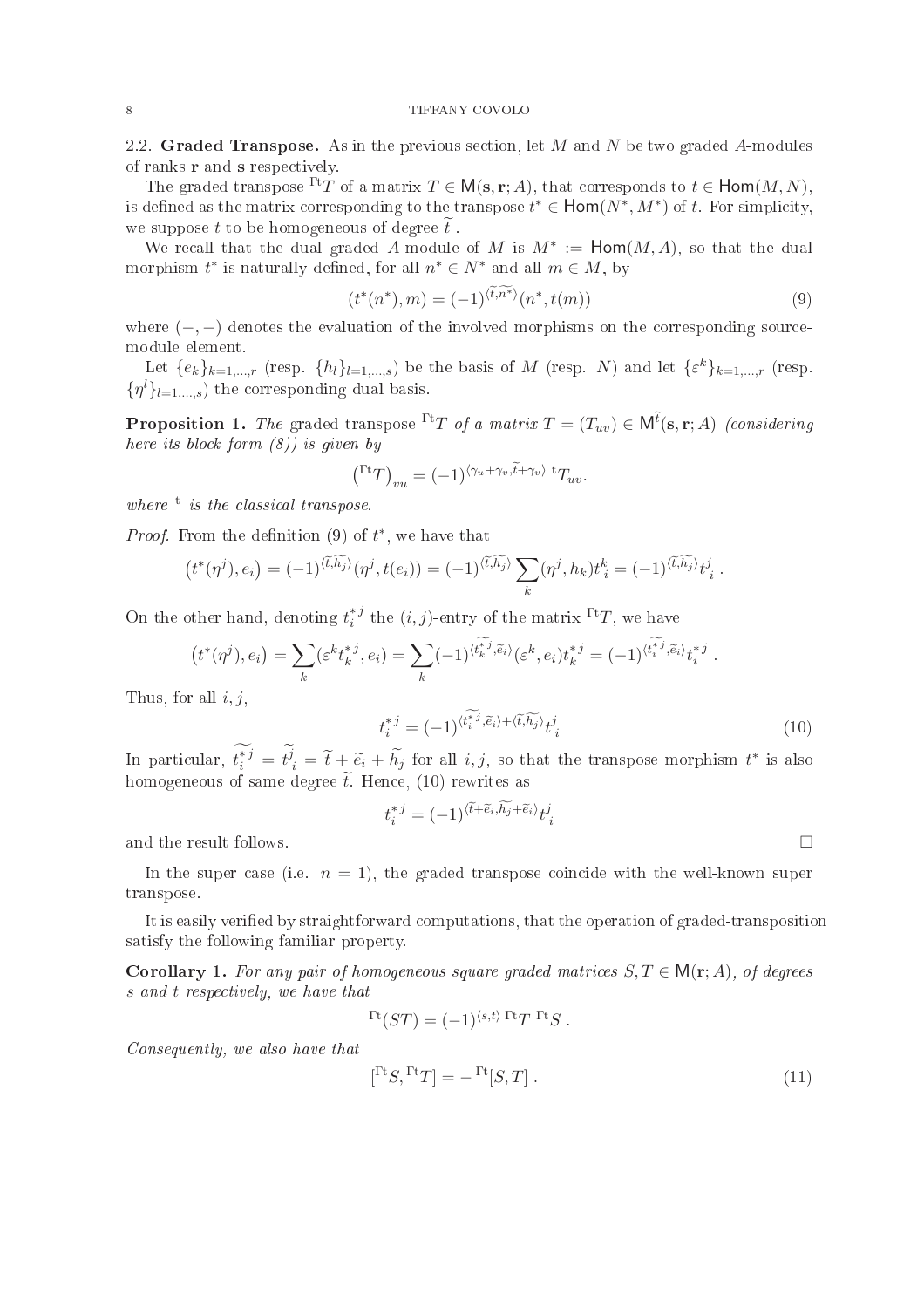2.3. Graded Trace. As in the classical context, for any graded A-module M there is a natural isomorphism of A-modules

$$
M^* \otimes_A M \simeq \mathsf{End}(M). \tag{12}
$$

It is given by reading a tensor  $\alpha \otimes m \in M^* \otimes_A M$  as the endomorphism

$$
\alpha \otimes m : M \ni m' \mapsto (-1)^{\langle \widetilde{m}, m' \rangle} \alpha(m') m \in M
$$

In the case where M is free (of rank r), this endomorphism is represented by a matrix  $T = (t^i_j) \in \mathsf{M}(\mathbf{r};A)$ , where the  $(i,j)$ -th entry is

$$
t^i_{\;j}=(-1)^{\langle \widetilde{m},e_j\rangle+\langle \widetilde{\alpha_j},\widetilde{e}_j+\widetilde{e}_i\rangle}\alpha_jm^i
$$

The above isomorphism permits to define the *graded trace* of the matrix corresponding to the endomorphism  $\alpha \otimes m$  as its contraction  $\alpha(m)$  (as a (1, 1)-tensor).

**Definition 1.** The graded trace of an homogeneous matrix  $T = (T_{uv}) \in \mathsf{M}^{\widetilde{t}}(\mathbf{r};A)$  (considering here its block form  $(8)$ ) is defined as

$$
\Gamma \operatorname{tr}(T) := \sum_{u} (-1)^{\langle \gamma_u + \tilde{t}, \gamma_u \rangle} \operatorname{tr}(T_{uu}) \tag{13}
$$

where tr denotes the classic trace of a matrix.

It is proved in [3] that  $\mathrm{Tr} : \mathsf{M}(\mathbf{r};A) \to A$  is the unique (up to multiplication by a scalar of degree 0) homomorphism of A-linear colored Lie algebras.

2.4. Graded Berezinian. Fixing a standard basis  $\{e_i\}_{i=1,\dots,r}$  of a free graded A-module M permits to represent degree-preserving automorphisms of this module as invertible 0-degree matrices, the group of which we denote by  $GL^0(\mathbf{r};A)$ . In [3] we have introduced the notion of Graded Berezinian for this type of matrices. Let us recall the main result of [3].

There is a unique group homomorphism

$$
\Gamma \text{Ber}: \mathsf{GL}^0(\mathbf{r};A) \to (A^0)^\times
$$

such that:

1) For every block-diagonal matrix  $X \in \mathsf{GL}^0(\mathbf{r};A)$ ,

$$
\Gamma \text{Ber}(X) = \prod_{u=1}^{q} \det(X_{uu}) \cdot \prod_{u=q+1}^{N} \det^{-1}(X_{uu}).
$$

2) The image of any lower (resp., upper) block-unitriangular matrix in  $\mathsf{GL}^0(\mathbf{r};A)$  equals  $1 \in (A^0)^\times$ .

Here,  $(A^0)^{\times}$  denotes the invertible elements of the 0-degree part of A, and  $q := N/2 = 2^{n-1}$ .

Note that, similarly to the classical Berezinian, TBer is defined only for 0-degree invertible matrices. In the particular case where the module M is graded by the even part  $(\mathbb{Z}_2)^n_0$ , the function TBer is a polynomial. Moreover, if  $A = \mathbb{H}$  then TBer coincides with the classical Diedonné determinant (restricted to these type of quaternionic matrices), see [3]

# 3. COHOMOLOGICAL DEFINITION OF THE GRADED BEREZINIAN

In this section, we define the Graded Berezinian module and describe its cohomological interpretation. We obtain the function TBer from the action of the group of degree-preserving automorphisms. This construction generalizes the one described in [6] for the classical Berezinian.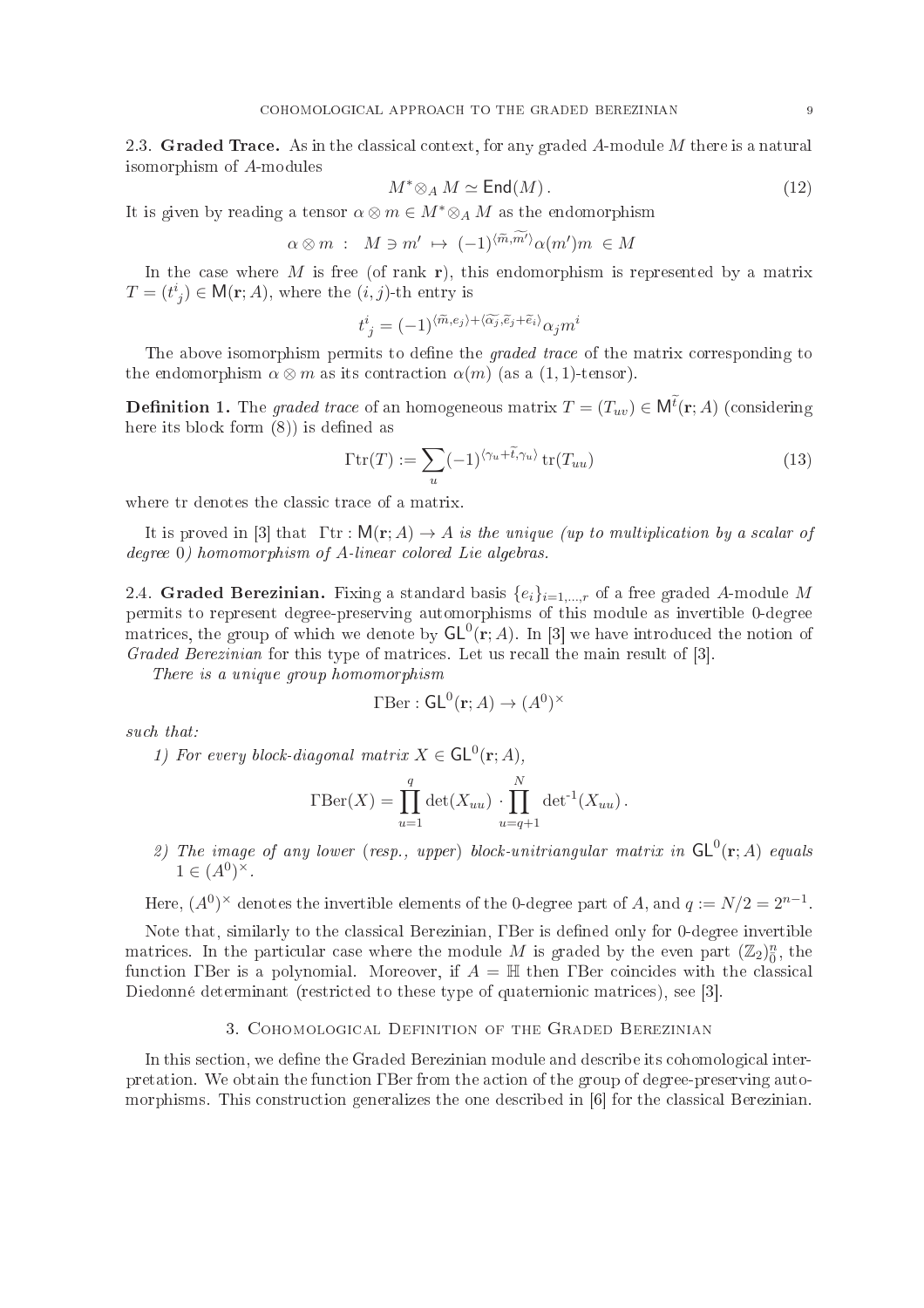3.1. Graded Berezinian Module. Given a free A-module  $M$ , the corresponding graded Berezinian module  $\text{TBer}(M)$  is the free A-module of total rank 1 built up from formal basis elements  $B({e_i})$  for each standard basis  ${e_i}_{i=1,\dots,r}$  of M. The transformation law induced by a change of basis  $e'_i = e_j t^j$  $i_i$  in M (of transition matrix  $T = (t_i)$  $\binom{n}{i}$ ) is given by

$$
B(\lbrace e_i' \rbrace) = B(\lbrace e_i \rbrace) \Gamma Ber(T). \tag{14}
$$

Hence, intuitively,  $\text{IBer}(M)$  is the free A-module of total rank 1 which is functorial with respect to **0**-degree automorphisms of A-modules and if M is concentrated in only one even degree (i.e. is just a classical module) it coincides with the classical determinant module  $Det(M) := \bigwedge^{\text{top}} M$ .

The above description of the module  $\text{TBer}(M)$  is quite abstract. In the text section, we will present an expli
it ohomologi
al onstru
tion of this module.

3.2. Cohomological Construction. Consider the graded-commutative algebra  $S_A^{\bullet}(\Pi M \oplus$  $(M^*)$ , where M is a (free) graded A-module of rank r.

 $\dot{S}_A^{\bullet}(\Pi M \oplus M^*)$  is the  $(\mathbb{Z}_2)^n$ -graded-commutative algebra of polynomials in the graded variables  $\Pi e_i$  and  $\varepsilon^i$  with coefficients in A. We define the operator  $d$  to be left multiplication by the following element of  $S^2_A(\Pi M \oplus M^*)$ :

$$
d = \sum_{i} \Pi e_i \, \varepsilon^i,\tag{15}
$$

that we also denote by d, by abuse of notation. This choice of d is natural since  $d|_M \equiv \Pi$ .

This defines a cochain complex  $\mathcal{K}^{\bullet} := (S^{\bullet}_A(\Pi M \oplus M^*), d)$ , thanks to the following result.

**Proposition 2.** The operator d is independent of the choice of the basis and  $d^2 = 0$ .

*Proof.* Let us consider a transformation matrix  $T = (t^i_j) \in \mathsf{GL}^0(\mathbf{r};A)$  from the basis  $\{e_i\}_{i=1,\dots,r}$ to the basis  $\{e'_i\}_{i=1,\dots,r}$  (both standard,  $\tilde{e'}_i = \tilde{e}_i \ \forall i$ ), i.e.  $e'_i = \sum_j e_j t^j$  $_i$ . The transformation matrix between the induced basis  $\{\Pi e_i\}_{i=1,\dots,r}$  and  $\{\Pi e_i'\}_{i=1,\dots,r}$  of  $\Pi M$  (resp. between the dual basis  $\{\varepsilon^i\}_{i=1,\dots,r}$  and  $\{\varepsilon'^i\}_{i=1,\dots,r}$  of  $M^*$ ) is then T (resp.  $\Gamma^t(T^{-1})$ ), i.e.

$$
\Pi e_i' = \sum_j \Pi e_j t^j{}_i \quad \text{and} \quad \varepsilon'^i = \sum_k \varepsilon^k \mathfrak{t}_k^{*i} = \sum_k \varepsilon^k (-1)^{\langle \tilde{e}_k + \tilde{e}_i, \tilde{e}_i \rangle} \mathfrak{t}^i{}_k \tag{16}
$$

where  $\mathfrak{t}^i_{k}$  denotes the  $(i, k)$ -th entry of  $T^{-1}$ .

Hen
e, we have

$$
\sum_{i} \Pi e'_{i} \varepsilon'^{i} = \sum_{i,j,k} \Pi e_{j} t^{j}{}_{i} \varepsilon^{k} (-1)^{\langle \widetilde{e}_{i} + \widetilde{e}_{k}, \widetilde{e}_{k} \rangle} t^{i}{}_{k}
$$
\n
$$
= \sum_{j,k} \Pi e_{j} \varepsilon^{k} \left( \sum_{i} (-1)^{\langle \widetilde{e}_{i} + \widetilde{e}_{k}, \widetilde{e}_{k} \rangle + \langle \widetilde{e}_{j} + \widetilde{e}_{i}, \widetilde{e}_{k} \rangle} t^{j}{}_{i} t^{i}{}_{k} \right)
$$
\n
$$
= \sum_{j,k} \Pi e_{j} \varepsilon^{k} (-1)^{\langle \widetilde{e}_{k}, \widetilde{e}_{k} + \widetilde{e}_{j} \rangle} \left( \sum_{i} t^{j}{}_{i} t^{i}{}_{k} \right)
$$
\n
$$
= \sum_{j,k} \Pi e_{j} \varepsilon^{k} (-1)^{\langle \widetilde{e}_{k}, \widetilde{e}_{k} + \widetilde{e}_{j} \rangle} \delta^{j}_{k} = \sum_{j} \Pi e_{j} \varepsilon^{j}
$$

so that  $d$  is well-defined.

The fact that d squares to zero is easily checked by direct computation, using the graded- $\Box$  commutativity.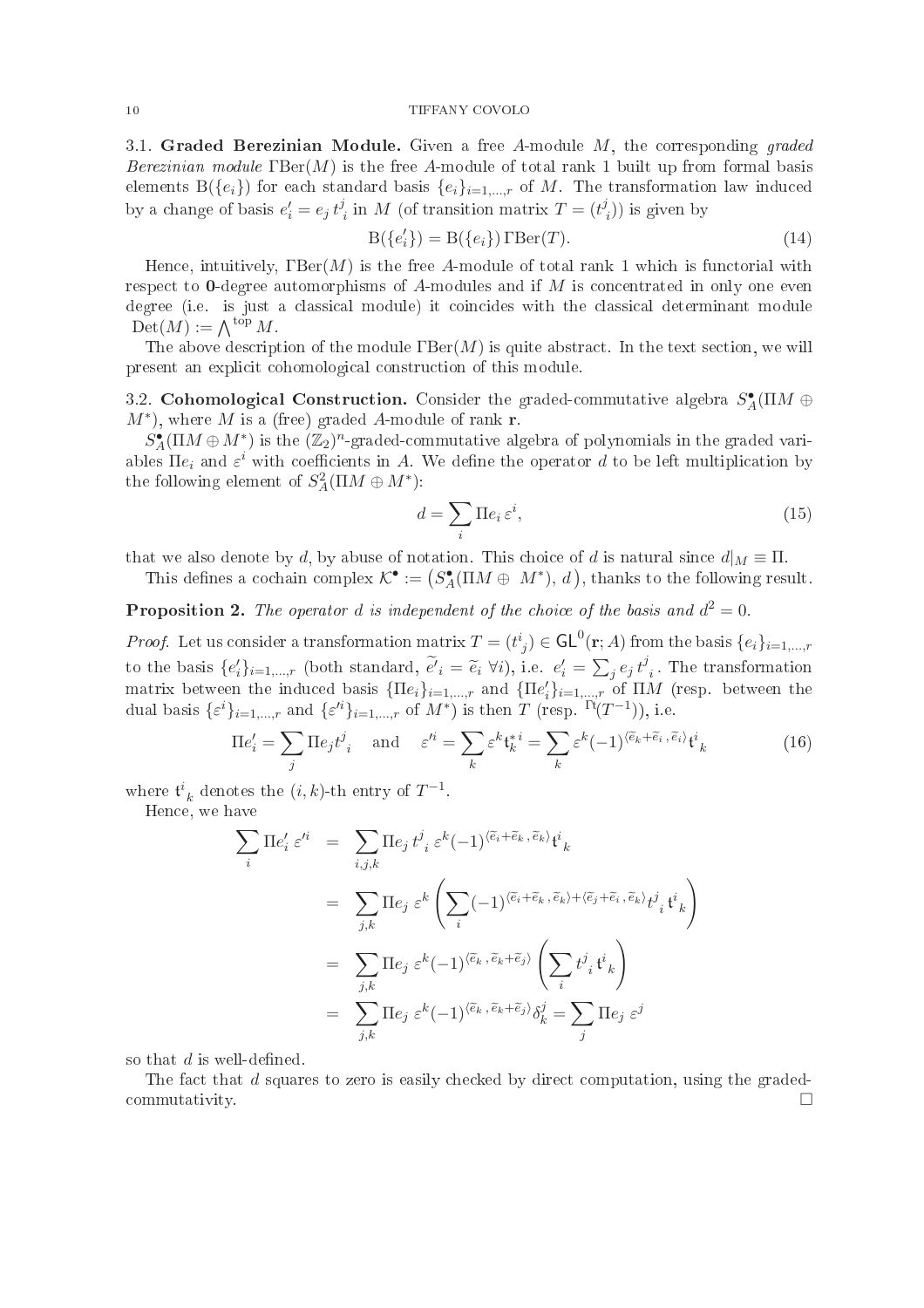To lighten the notation, we will denote by  $x_i$  the even elements in  $\{\Pi e_i\} \cup \{\varepsilon^i\}$  and by  $\xi_i$ the odd ones (up to sign). More precisely, with  $r' := \sum_{i=1}^{q} r_i$  indicating the number of basis elements of  $M$  of even degree, we set

$$
x_i := \begin{cases} \varepsilon^i & \text{if } 1 \le i \le r' \\ \Pi e_i & \text{if } r' + 1 \le i \le r \end{cases} \quad \text{and} \quad \xi_i := \begin{cases} \Pi e_i & \text{if } 1 \le i \le r' \\ -(1)^{\langle \tilde{e}_i, \pi \rangle} \varepsilon^i & \text{if } r' + 1 \le i \le r \end{cases} \tag{17}
$$

By construction, we still have that  $\xi_i = \tilde{x}_i + \pi$  for all *i*.

With this notation, the differential d corresponds to left multiplication by  $\sum_i \xi_i x_i$ , and  $S_A^{\bullet}(\Pi M \oplus M^*)$  is now viewed as the  $(\mathbb{Z}_2)^n$ -commutative algebra  $A[x,\xi]$  of polynomials in the  $(\mathbb{Z}_2)^n$ -graded variables x-s and  $\xi$ -s. Let us stress the fact that the product of polynomials is here the one which is naturally induced by the graded sign rule  $(2)$ .

The elements of the cochain complex  $K^{\bullet}$  at k-th level  $(k \geq 0)$  are defined as the polynomials in  $A[x,\xi]$  with k-th total power degree in  $\xi$ . The element  $\xi_1 \cdots \xi_r$  is a cocycle. Indeed, we have that

$$
d(\xi_1 \cdots \xi_r) = \sum_i (-1)^{\langle \widetilde{\xi}_i, \widetilde{x}_i + \sum_{k < i} \widetilde{\xi}_k \rangle} x_i \xi_1 \cdots \xi_{i-1} \xi_i^2 \xi_{i+1} \cdots \xi_r = 0
$$

since  $\xi_i$  are odd and hence squares to 0. By this same observation,  $\mathcal{K}^k = 0$  for all  $k > r$ . Hence, this cocycle will play the analogous role of the classical "top element".

# Proposition 3.

$$
H^{k}(\mathcal{K}^{\bullet}) = \begin{cases} 0 & \text{if } k \neq r \\ \left[\xi_{1} \cdots \xi_{r}\right] \cdot A & \text{if } k = r \end{cases}
$$

*Proof.* Let us consider the operator  $\rho = \sum_i \frac{\partial}{\partial x_i}$  $\partial x_i$ ∂  $\frac{\partial}{\partial \xi_i},$  where  $\frac{\partial}{\partial x_i}$  ,  $\frac{\partial}{\partial \xi_i}$  $\delta \xi_i$  are graded homogeneous partial derivations, i.e.

$$
\frac{\partial}{\partial x_i} x_j = \delta^i_j , \qquad \frac{\partial}{\partial x_i} \xi_j = 0 \n\frac{\partial}{\partial \xi_i} x_j = 0 , \qquad \frac{\partial}{\partial \xi_i} \xi_j = \delta^i_j.
$$

for all indices  $i, j$ . Note that the respective degrees are

$$
\frac{\partial}{\partial x_i} = \widetilde{x}_i \quad \text{and} \quad \frac{\partial}{\partial \xi_i} = \widetilde{\xi}_i = \widetilde{x}_i + \pi \; .
$$

Let us compute  $[\rho, d]$  where  $[., .]$  is the  $(\mathbb{Z}_2)^n$ -commutator  $(6)$ .

$$
\begin{array}{rcl}\n[\rho \ , \ d] & = & \sum_{i,j} \left[ \frac{\partial}{\partial x_i} \frac{\partial}{\partial \xi_i} \ , \ \xi_j x_j \right] \\
& = & \sum_{i,j} \frac{\partial}{\partial x_i} \left[ \frac{\partial}{\partial \xi_i} \ , \ \xi_j x_j \right] + \sum_{i,j} (-1)^{\langle \tilde{x}_i + \pi, \pi \rangle} \left[ \frac{\partial}{\partial x_i} \ \xi_j x_j \right] \frac{\partial}{\partial \xi_i} \\
& = & \sum_{i,j} \frac{\partial}{\partial x_i} \left[ \frac{\partial}{\partial \xi_i} \ , \ \xi_j \right] x_j + \sum_{i,j} (-1)^{\langle \tilde{x}_i + \pi, \tilde{x}_j + \pi \rangle} \frac{\partial}{\partial x_i} \xi_j \left[ \frac{\partial}{\partial \xi_i} \ , \ x_j \right] \\
& - \sum_{i,j} (-1)^{\langle \tilde{x}_i, \pi \rangle} \left[ \frac{\partial}{\partial x_i} \ , \ \xi_j \right] x_j \frac{\partial}{\partial \xi_i} - \sum_{i,j} (-1)^{\langle \tilde{x}_i, \pi \rangle + \langle \tilde{x}_i, \tilde{x}_j + \pi \rangle} \xi_j \left[ \frac{\partial}{\partial x_i} \ , \ x_j \right] \frac{\partial}{\partial \xi_i}\n\end{array}
$$

But, by onstru
tion,

$$
\left[\frac{\partial}{\partial x_i}, x_j\right] = \delta^i_j \ , \qquad \left[\frac{\partial}{\partial x_i}, \xi_j\right] = 0 \ ,
$$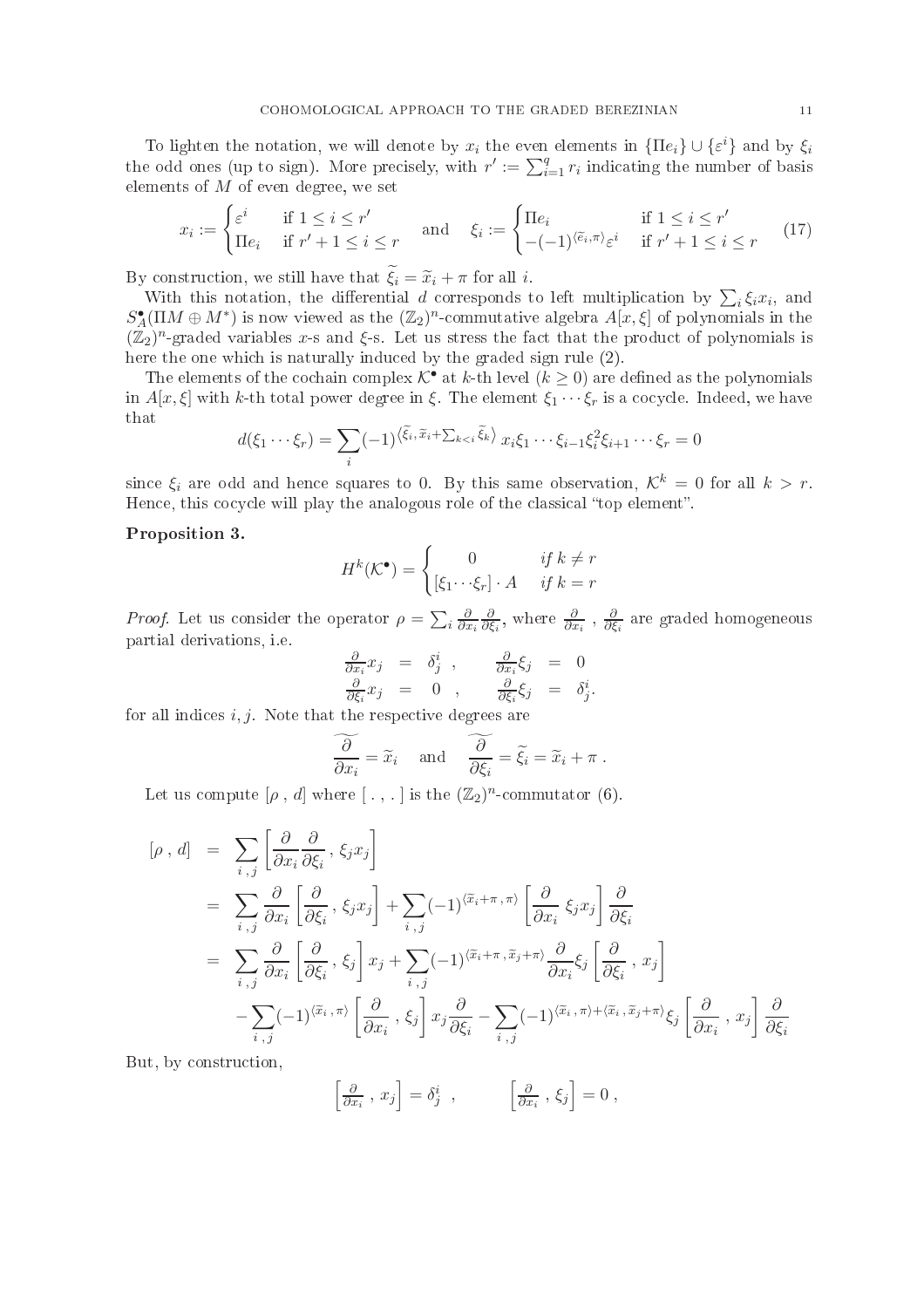$$
\left[\frac{\partial}{\partial \xi_i}, x_j\right] = 0 \quad , \qquad \left[\frac{\partial}{\partial \xi_i}, \xi_j\right] = \delta^i_j \; ,
$$

so that we have

$$
[\rho, d] = \sum_{i} \frac{\partial}{\partial x_{i}} x_{i} - \sum_{i} (-1)^{\langle \tilde{x}_{i}, \tilde{x}_{i} \rangle} \xi_{i} \frac{\partial}{\partial \xi_{i}}
$$
  

$$
= \sum_{i} \left( id + (-1)^{\langle \tilde{x}_{i}, \tilde{x}_{i} \rangle} x_{i} \frac{\partial}{\partial x_{i}} \right) - \sum_{i} (-1)^{\langle \tilde{x}_{i}, \tilde{x}_{i} \rangle} \xi_{i} \frac{\partial}{\partial \xi_{i}}
$$
  

$$
= r id + \sum_{i} x_{i} \frac{\partial}{\partial x_{i}} - \sum_{i} \xi_{i} \frac{\partial}{\partial \xi_{i}}
$$

since each  $x_i$  have even degree, i.e.  $\langle \tilde{x}_i, \tilde{x}_i \rangle = 0$  for all i.

Now, if P is a homogeneous monomial in  $\mathcal{K}^k$ , i.e.

$$
P = \xi^{\alpha} x^{\beta} a_{\alpha \beta}
$$

with  $\alpha \in \{0,1\}^r$  such that  $|\alpha| := \sum_i \alpha_i = k$ ,  $\beta \in \mathbb{N}^r$  and  $a_{\alpha\beta}$  a homogeneous element of A, we have for every i that

$$
x_i \frac{\partial}{\partial x_i}(P) = \begin{cases} \beta_i \, P & \text{if } \beta_i \neq 0 \\ 0 & \text{if } \beta_i = 0 \end{cases}
$$

and

$$
\xi_i \frac{\partial}{\partial \xi_i}(P) = \begin{cases} P & \text{if } \alpha_i = 1 \\ 0 & \text{if } \alpha_i = 0 \end{cases}
$$

so that

$$
[\rho, d] (P) = (r + |\beta| - k) \text{ id}(P) .
$$

In fact, we only have to consider  $0 \leq k \leq r$ . Hence,  $c := r + |\beta| - k$  is zero if and only if  $k = r$ and  $\beta = 0$ . It follows that, for  $k \neq r$ , we have a cochain homotopy between the identity id and the zero map. It is given by  $\rho/c$  on monomials of the same form of P. We conclude that  $H^k(\mathcal{K}^{\bullet}) = 0$  for all  $k \neq r$ .

It remains to consider the case when  $k = r$ . By definition,

$$
H^r(\mathcal{K}^{\bullet}) = \ker(d : \mathcal{K}^r \to \mathcal{K}^{r+1})/_{\text{im}(d : \mathcal{K}^{r-1} \to \mathcal{K}^r)}
$$

where  $\mathcal{K}^r = \{\xi_1 \cdots \xi_r Q \mid Q \in A[x]\}$  and  $\mathcal{K}^{r+1} = 0$ . Hence,  $\ker(d : \mathcal{K}^r \to \mathcal{K}^{r+1}) = \mathcal{K}^r$ . On the other hand, by direct computation (e.g. apply  $d$  on an element of the form  $\xi_{\alpha_1}\cdots \xi_{\alpha_{r-1}}\, Q_\alpha$  with  $Q_{\alpha} \in A[x]$  a homogenous monomial), we obtain  $\text{im}(d: \mathcal{K}^{r-1} \to \mathcal{K}^r) = \xi_1 \cdots \xi_r \left( \sum_i A[x] \cdot x_i \right)$ . In conclusion,

$$
H^r(\mathcal{K}^{\bullet}) = \xi_1 \cdots \xi_r \cdot A[x] / \xi_1 \cdots \xi_r (\sum_i A[x] \cdot x_i) \simeq \xi_1 \cdots \xi_r \cdot A .
$$

**Remark 2.** a) Proposition 3 implies that  $H(\mathcal{K}^{\bullet}) = H^{r}(\mathcal{K}^{\bullet}) \simeq [\xi_{1} \cdots \xi_{r}] \cdot A$ , hence is a free A-module of total rank 1. The degree of the basis element is

$$
\widetilde{\xi_1 \cdots \xi_r} = \sum_{i=1}^q (\gamma_i + \pi) r_i + \sum_{i=q+1}^N \gamma_i r_i = r' \pi + \sum_{i=1}^N \gamma_i r_i.
$$

b) The result is independent of the chosen parity functor  $\Pi$  in the cochain complex  $\mathcal{K}^{\bullet}$ .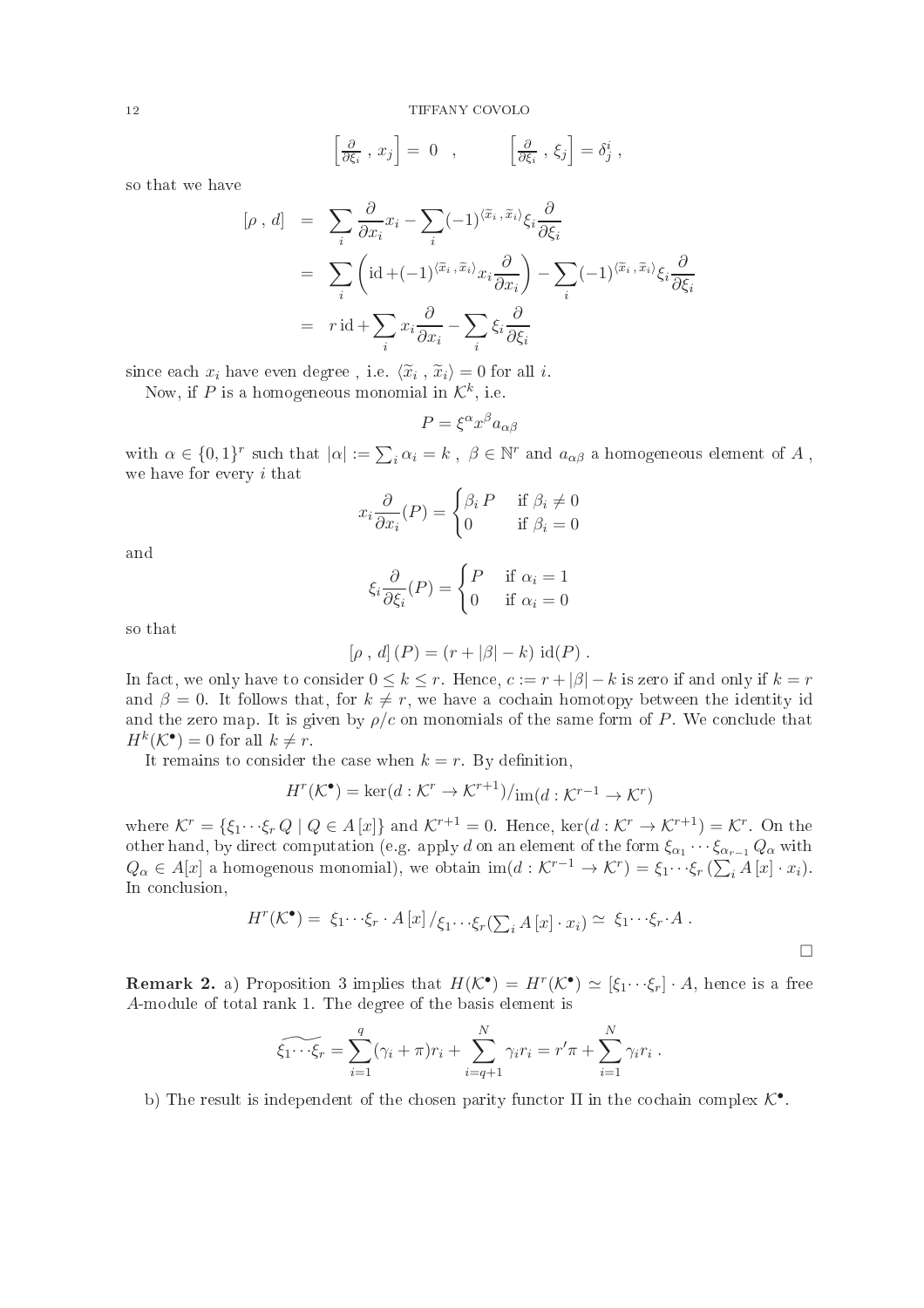A degree-preserving automorphism of  $M, \varphi \in Aut^0(M)$  (represented by a matrix  $T \in$  $\mathsf{GL}^{0}(\mathbf{r};A)$ , naturally induces two automorphisms

$$
\varphi^{\Pi}: \Pi M \to \Pi M \quad \text{and} \quad (\varphi^{-1})^* : M^* \to M^*,
$$

and hen
e an automorphism (of A-algebras)

$$
\phi \; : \; S^{\bullet}_A(\Pi M \oplus M^*) \;\; \rightarrow \;\; S^{\bullet}_A(\Pi M \oplus M^*) \; .
$$

on the "total space"  $\mathcal{K} := \bigoplus_k \mathcal{K}^k = S^{\bullet}_A(\Pi M \oplus M^*)$  of the corresponding complex. Explicitly, it is given by

$$
\phi(x_i) = \begin{cases}\n(\varphi^*)^{-1}(x_i) & 1 \le i \le r' \\
\varphi^{\Pi}(x_i) & r' < i \le r\n\end{cases}\n\quad \text{and} \quad\n\phi(\xi_i) = \begin{cases}\n\varphi^{\Pi}(\xi_i) & 1 \le i \le r' \\
(\varphi^*)^{-1}(\xi_i) & r' < i \le r\n\end{cases}\n\tag{18}
$$

i.e. corresponds to matrix multiplication by T on  $\Pi M$  and by  $\Gamma^{\text{t}}(T^{-1})$  on  $M^*$ .

The differential  $d : \mathcal{K} \to \mathcal{K}$  is invariant under this transformation (see Proposition 2). Hence, we obtain an automorphism on  $\ker d/{\mathop{\mathrm{im}}\nolimits d}$ . This latter module, is equal to

$$
\ker d/\mathrm{im}\,d = \left(\bigoplus_{k} \ker d|_{\mathcal{K}^{k}}\right) / \left(\bigoplus_{k} \mathrm{im}\,d|_{\mathcal{K}^{k-1}}\right) = \bigoplus_{k} \left(\ker d|_{\mathcal{K}^{k}}/\mathrm{im}\,d|_{\mathcal{K}^{k-1}}\right) = \bigoplus_{k} H^{k}(\mathcal{K}^{\bullet})
$$

and hence is just  $H^r(\mathcal{K}^{\bullet})$ , thanks to Proposition 3.

By means of a graded matrix  $T \in \mathsf{GL}^0(\mathbf{r};A)$  representing  $\varphi$ , the obtained map rewrites as a group action of  $\mathsf{GL}^0(\mathbf{r};A)$  on  $H^r(\mathcal{K}^\bullet).$  In other words, we have a group morphism

$$
\Phi : \mathsf{GL}^0(\mathbf{r}; A) \to \mathsf{Aut}^0\left(H^r(\mathcal{K}^\bullet)\right) \simeq (A^0)^\times \tag{19}
$$

given by

$$
\Phi(T) ([\xi_1 \cdots \xi_r]) = [\phi(\xi_1 \cdots \xi_r)].
$$

We will now prove that this morphism coincides with the Graded Berezinian.

**Proposition 4.** For all  $T \in GL^0(\mathbf{r};A)$ ,  $\Phi(T)$  is the operator of right multiplication by  $\text{TBer}(T)$ .

*Proof.* We will first explicit in detail the proof for the super case (i.e. with grading group  $\mathbb{Z}_2$ ), following the description given in  $[6]$ . Hence, in this case the graded Berezinian and the graded trace reduce to the classical Berezinian and the supertrace.

Let us consider two particular types of transformations  $\varphi$ .

1) Let  $\varphi$  be a diagonal transformation, i.e. the corresponding graded matrix is blockdiagonal.

$$
T = \left(\begin{array}{cc} A & 0 \\ 0 & B \end{array}\right) \in \mathsf{GL}^0\left(\mathbf{r} = (r', r''); A\right)
$$

The matrix corresponding to the inverse dual is also block-diagonal

$$
^{st}(T^{-1}) = \left(\begin{array}{cc} ^{t}A^{-1} & 0\\ 0 & ^{t}B^{-1} \end{array}\right) \in \mathsf{GL}^{0}(\mathbf{r};A)
$$

Let us denote  $a^i_{\ j}$  the entries of  $A$  and  $\mathfrak{b}_j^{\ i}$  the entries of  ${}^t\!B^{-1}$ .

We have that

$$
\phi(\xi_i) = \begin{cases} \varphi^{\Pi}(\xi_i) = \sum_{1 \le j \le r'} \xi_j a_i^j & \text{for } 1 \le i \le r' \\ (\varphi^*)^{-1}(\xi_i) = \sum_{r' < j \le r} \xi_j \mathfrak{b}_{j-r'}^{i-r'} & \text{for } r' < i \le r \end{cases}
$$

so that

$$
\phi(\xi_1 \cdots \xi_r) = \varphi^{\Pi}(\xi_1) \cdots \varphi^{\Pi}(\xi_{r'}) \cdot (\varphi^*)^{-1}(\xi_{r'+1}) \cdots (\varphi^*)^{-1}(\xi_r)
$$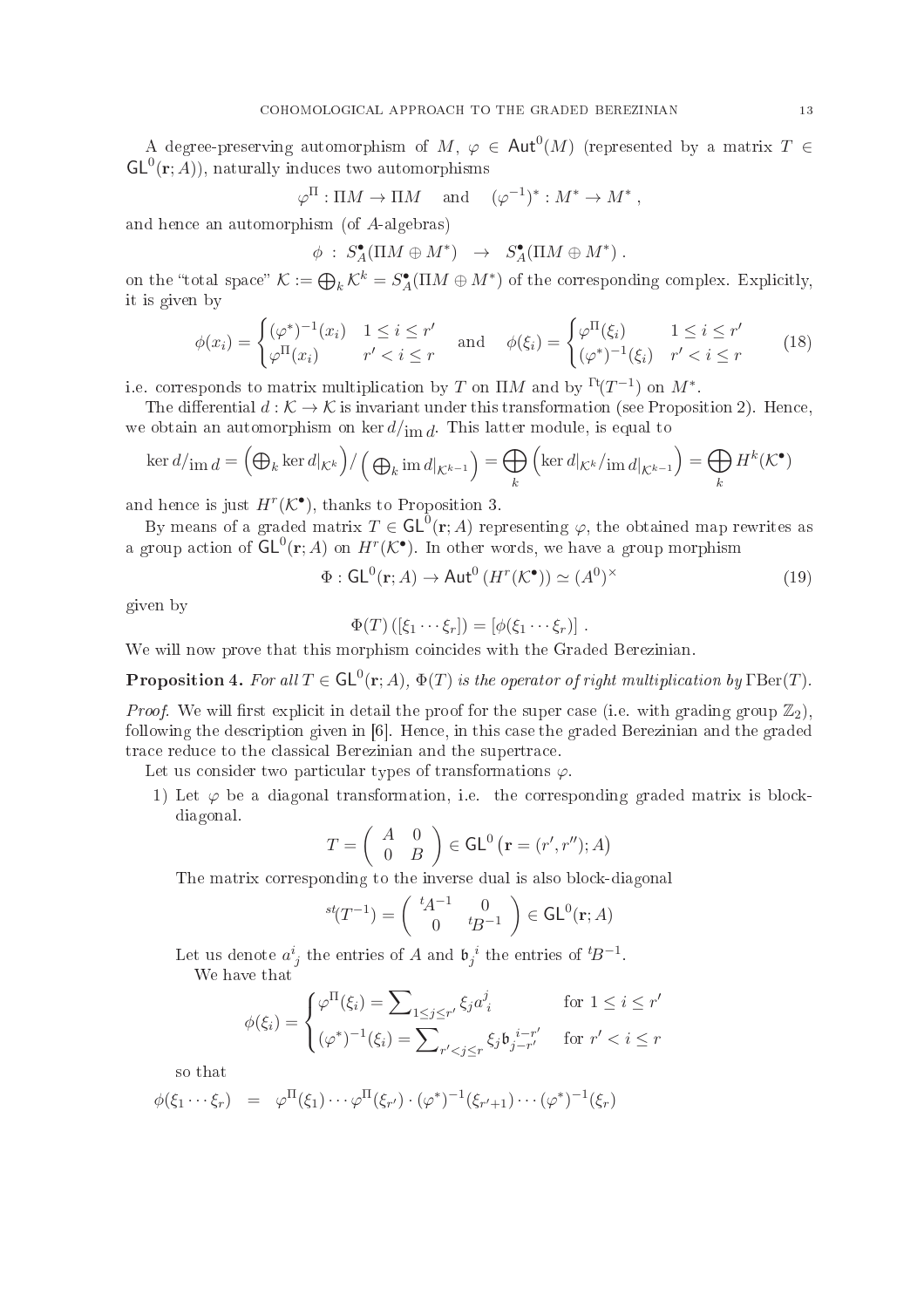$$
= \xi_1 \cdots \xi_r \left( \sum_{\sigma \in \mathfrak{S}_{r'}} \text{sign} \,\sigma \, a^{\sigma(1)}_{1} \cdots a^{\sigma(r')}_{r'} \right) \left( \sum_{\sigma \in \mathfrak{S}_{r-r'}} \text{sign} \,\sigma \, \mathfrak{b}^1_{\sigma(1)} \cdots \mathfrak{b}^{r-r'}_{\sigma(r-r')} \right)
$$
  
\n
$$
= \xi_1 \cdots \xi_r \, \det(A) \det(B^{-1})
$$
  
\n
$$
= \xi_1 \cdots \xi_r \, \text{Ber}(T) .
$$

Here, signs appears because the elements of the subset  $\{\xi_i\}_{1\leq i\leq r'}$  (respectively,  $\{\xi_i\}_{r'< i\leq r})$ are of the same odd degree, hen
e anti
ommute.

2) Let  $\varphi$  be a unitriangular transformation, i.e. the corresponding graded matrix is blockunitriangular. The value of its Berezinian then equals 1.We will onsider only the ase of an upper unitriangular matrix, the ase of a lower unitriangular matrix being similar. Let

$$
T = \left( \begin{array}{cc} \mathbb{I} & C \\ 0 & \mathbb{I} \end{array} \right) \in \mathsf{GL}^0(\mathbf{r};A).
$$

Then the orresponding dual inverse is also blo
k-unitriangular, more pre
isely

$$
^{st}(T^{-1}) = \left(\begin{array}{cc} \mathbb{I} & 0 \\ tC & \mathbb{I} \end{array}\right) .
$$

We have in this ase

$$
\phi(\xi_i) = \begin{cases} \varphi^{\Pi}(\xi_i) = \xi_i & \text{for } 1 \le i \le r' \\ (\varphi^*)^{-1}(\xi_i) = \xi_i & \text{for } r' < i \le r \end{cases}
$$

so that

$$
\phi(\xi_1 \cdots \xi_r) = \xi_1 \cdots \xi_r = \xi_1 \cdots \xi_r \operatorname{Ber}(T).
$$

Hence, we have proved that  $\Phi$  coincide with left multiplication by Ber on block diagonal and blo
k unitriangular matri
es. By the uniqueness result on
erning the Berezinian, this suffices to conclude.

This strategy of proof generalizes to the case of grading group  $(\mathbb{Z}_2)^n$  for higher  $n \in \mathbb{N}$ , thanks to the analogous uniqueness result of the graded Berezinian (see section 2.4). We hence only have to verify 1, and 2, in this multigraded case.

Let M be, as usual, a free module of rank  $\mathbf{r} = (r_1, r_2, \ldots, r_N)$ . The odd elements  $\xi_i$  are by construction ordered by degree, so that in each subset  $\{\xi_i\}_{\sum_{\alpha<\gamma}r_\alpha the elements$ are of the same odd degree, hence they anticommute. This implies that in the first step the expected signs (and hence the determinants) appears, as in the super case. In the second step, by definition of the graded transpose (see section 2), we still have that if  $T$  is a block upper (resp. lower) unitriangular matrix then  $\Gamma^{\text{t}}(T^{-1})$  is lower (resp. upper) block unitriangular. Let us consider, for simplicity,  $n = 2$  and  $\mathbf{r} = (1, 1, 1, 1)$ . We then have only four odd  $\xi_i$ , of two different degrees  $(0, 1)$  and  $(1, 0)$ . For a graded matrix

$$
T = \left(\begin{array}{ccc} 1 & a & \star & \star \\ & 1 & \star & \star \\ & & 1 & b \\ & & & 1 \end{array}\right) \in \mathsf{GL}^0\left((1,1,1,1);A\right)
$$

we have

$$
\Gamma^{t}(T^{-1}) = \left( \begin{array}{ccc} 1 & & \\ -a & 1 & \\ \star' & \star' & 1 \\ \star' & \star' & b & 1 \end{array} \right)
$$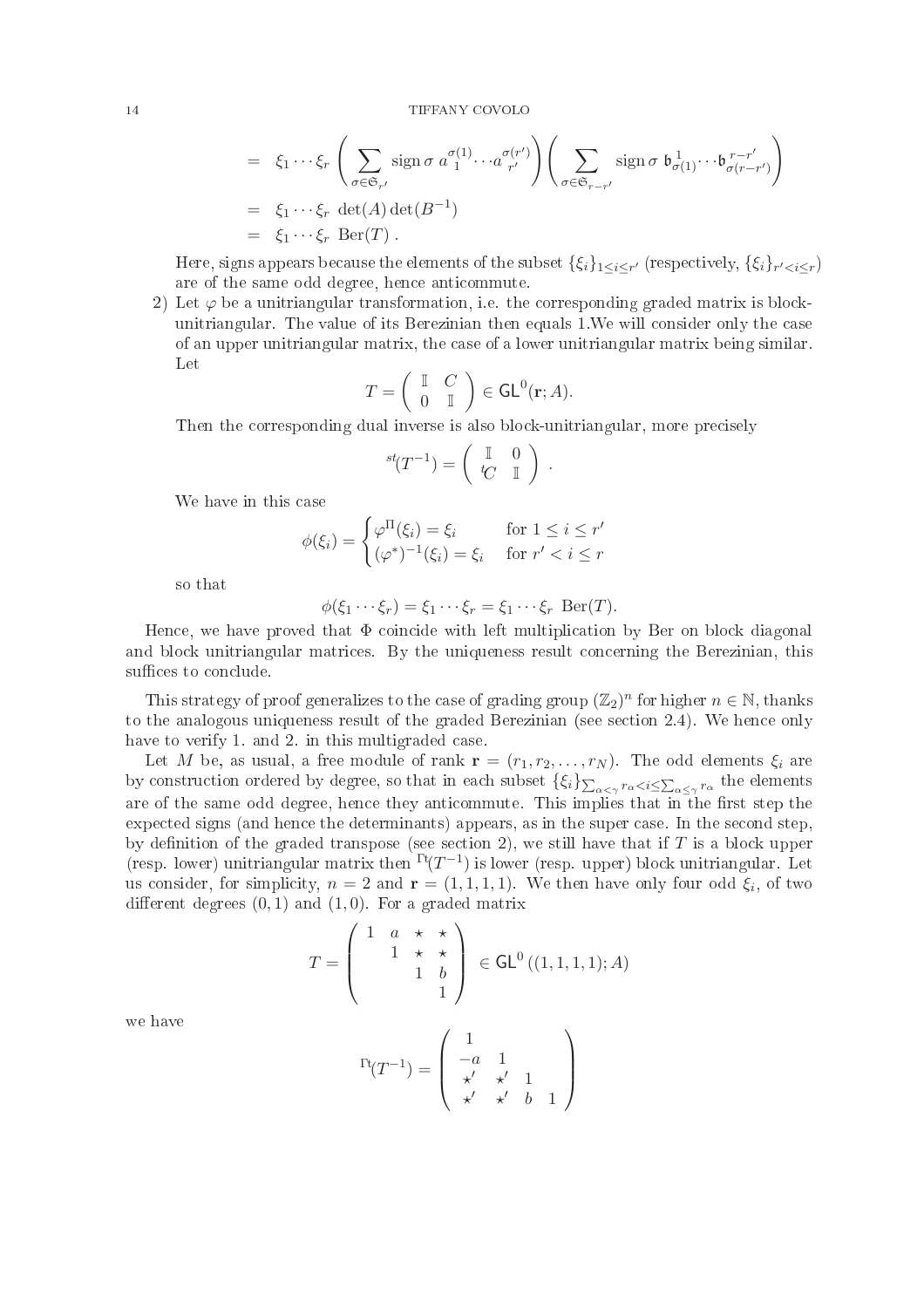We then obtain

$$
\begin{array}{rcl}\n\varphi^{\Pi}(\xi_1) & = & \xi_1 \; , & (\varphi^*)^{-1}(\xi_3) & = & \xi_3 + \xi_4 b \; , \\
\varphi^{\Pi}(\xi_2) & = & \xi_1 a + \xi_2 \; , & (\varphi^*)^{-1}(\xi_4) & = & \xi_4 \; ,\n\end{array}
$$

so that

$$
\phi(\xi_1 \cdots \xi_4) = \xi_1(\xi_1 a + \xi_2)(\xi_3 + b\xi_4)\xi_4 = \xi_1 \cdots \xi_4
$$

since the  $\xi_i$ -s square to zero.

This clearly generalize to arbitrary **r** and arbitrary n.

We summarize the above statements as follows.

Theorem 1. The map

$$
\psi: \text{ TBer}(M) \to H(\mathcal{K}^{\bullet})
$$

$$
B({e_i}) \mapsto [\xi_1 \cdots \xi_r]
$$

is an A-module isomorphism of degree  $r'$  $\pi$ .

The degree of the isomorphism  $\psi$  can be easily understood. Indeed, the A-module  $\text{TBer}(M)$ is then either purely even or purely odd, and this depends only on the parity of  $\sum_{i=r'+1}^{N} \gamma_i r_i$ . This corresponds, when  $n = 1$ , exactly to the well-known situation of the classical Berezinian.

### 4. COHOMOLOGICAL DEFINITION OF THE GRADED TRACE

As we have seen in the previous section, the assignment  $\mathsf{GL}^0(\mathbf{r};A)\ni T\mapsto \phi_T\in \mathrm{Aut}^0\left(\mathcal{K}\right),$ where  $\phi_T$  is an automorphism of A-algebra corresponding to matrix multiplication by  $T$  on  $\Pi M$  and by  $\Gamma(T^{-1})$  on  $M^*$ , defines a group action for which the differential  $d$  is invariant. It induces a group morphism (19) which coincides with right multiplication by TBer.

In this section, we consider analogously the action of the colored Lie algebra of infinitesimal automorphisms on the complex K. We obtain the graded trace from the action on  $\text{Ber}(M)$ .

4.1. General Construction of the Action. Consider, as before, the graded-commutative algebra  $\mathcal{K} = S_A^{\bullet}(\Pi M \oplus M^*),$  where  $M$  is a free A-module of rank  ${\bf r}$  over a graded-commutative algebra A. To any homogeneous square matrix  $S \in M(r; A)$  of degree  $\widetilde{S}$  we can associate a graded derivation of the same degree  $L_S \in \text{Der}^S(\mathcal{K})$ .  $L_S$  is given by matrix multiplication by S on M and by matrix multiplication by  $-\Gamma S$  on  $M^*$ . Note that since K has also an Amodule structure, it is natural to restrict ourselves only to derivations that are also A-module morphisms, i.e.

$$
\mathrm{Der}_A(\mathcal{K}) := \{ D \in \mathrm{Der}(\mathcal{K}) \ : \ D(a) = 0, \ \forall a \in A \} \subset \mathsf{End}_A(\mathcal{K}) \ .
$$

Hence, more explicitly, we have an assignment

$$
L: \mathsf{M}(\mathbf{r}; A) \ni S \mapsto L_S \in \text{Der}_A(\mathcal{K})
$$
\n
$$
(20)
$$

where, for any homogeneous matrix  $S, L_S \in \text{End}_A(\mathcal{K})$  is given on generating elements by

$$
L_S(\Pi e_i) = \sum_k \Pi e_k s_i^k \tag{20a}
$$

and 
$$
L_S(\varepsilon^i) = -\sum_k \varepsilon^k (-1)^{\langle \widetilde{e}_i + \widetilde{e}_k, \widetilde{S} + \widetilde{e}_k \rangle} s^i{}_k = -(-1)^{\langle \widetilde{e}_i, \widetilde{S} \rangle} \sum_k s^i{}_k \varepsilon^k \qquad (20b)
$$

and extends to arbitrary elements by the graded Leibniz rule

$$
L_S(ab) = L_S(a)b + (-1)^{\langle S, \widetilde{a} \rangle} a L_S(b) , \quad \forall a, b \in \mathcal{K}.
$$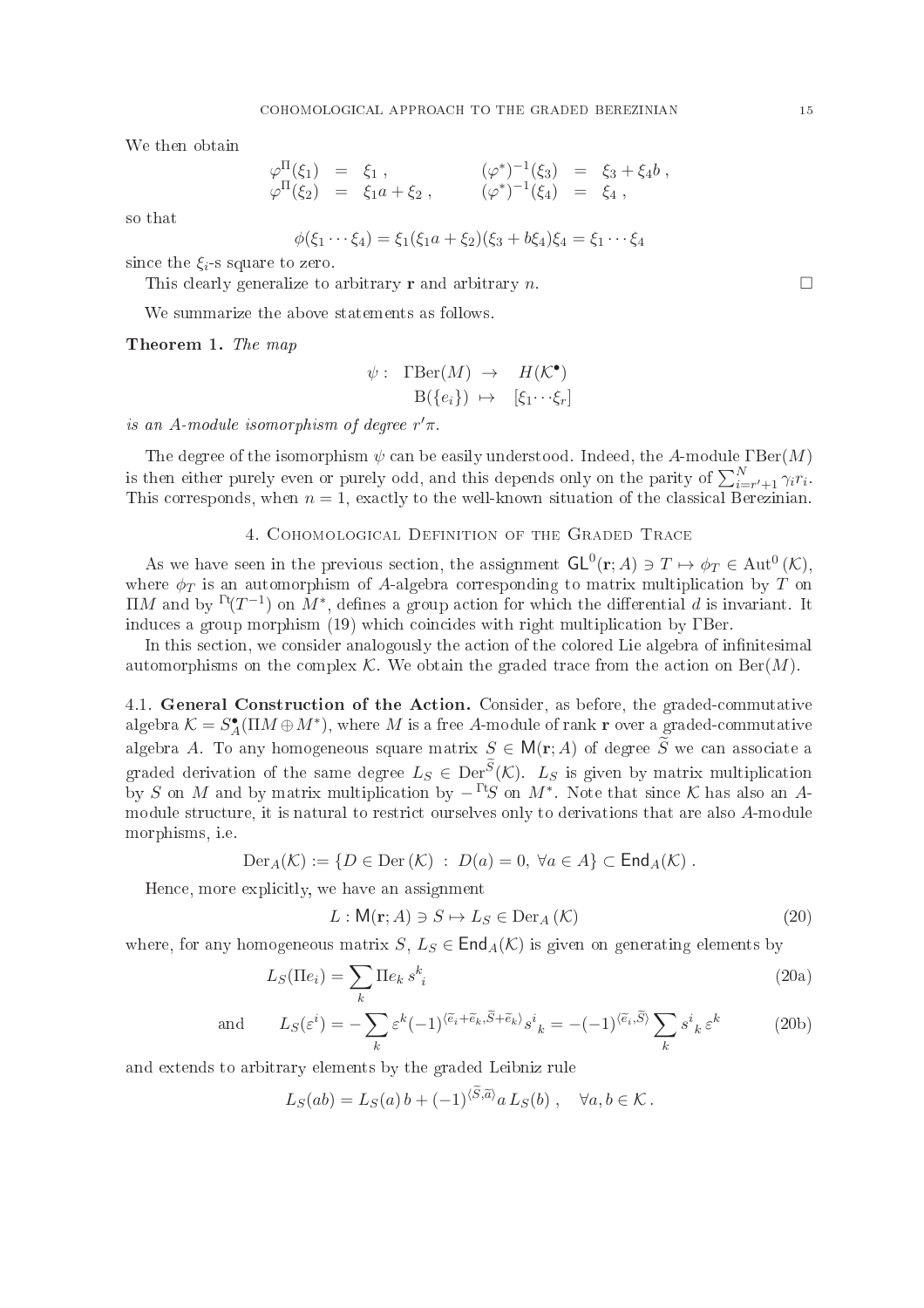In fact,  $L$  is a colored Lie algebra morphism of degree 0. Indeed, we see that the equality

$$
[L_S, L_T] = L_{[S,T]}
$$

holds on M by construction, and on  $M^*$  it follows from (11) (Corollary 1, p. 8).

4.2. Deducing the Graded Trace. The second main result of this paper is as follows.

**Theorem 2.** Given an even matrix  $S \in \mathsf{M}_{\bar{0}}(\mathbf{r};A)$ , its action (by derivation) on the cohomology  $H(\mathcal{K}^{\bullet})$  is well-defined provided one of the following conditions is satisfied:

1)  $S \in \mathsf{M}^0(\mathbf{r};A)$  and the parity of  $\Pi$  is an arbitrary odd element  $\pi \in (\mathbb{Z}_2)^n_{\overline{1}}$ ;

2) S is an arbitrary even matrix, n is an odd integer and

$$
\pi=(1,1,\ldots,1)\in (\mathbb{Z}_2)^n_1.
$$

In both cases, the action of S coincides with the operator of left multiplication by  $\text{Tr}(S)$ .

To prove the theorem, let us first determine the conditions sufficient for invariance of the differential  $d : \mathcal{K} \to \mathcal{K}$  under the action (20).

**Lemma 1.**  $[L_S, d] = 0$  if one of the above conditions 1 or 2 is satisfied.

*Proof.* By definition, the operator d is left multiplication by  $\sum_i \Pi e_i \varepsilon^i$ . Hence,  $[L_S, d] = 0$  is equivalent to  $L(\sum_i \Pi e_i \varepsilon^i) = 0$ .

From (20a-b), we have that

$$
L_S\left(\sum_i \Pi e_i \,\varepsilon^i\right) = \sum_i \left(L_S(\Pi e_i) \,\varepsilon^i + (-1)^{\langle \widetilde{S}, \widetilde{e}_i + \pi \rangle} \Pi e_i L_S(\varepsilon^i)\right)
$$
  

$$
= \sum_{i,k} \Pi e_k s^k{}_i \,\varepsilon^i - (-1)^{\langle \widetilde{S}, \pi \rangle} \sum_{i,k} \Pi e_i s^i{}_k \varepsilon^k
$$
  

$$
= \sum_{u,v} \Pi e_u s^u{}_v \,\varepsilon^v \left(1 - (-1)^{\langle \widetilde{S}, \pi \rangle}\right)
$$

which is equal to zero if and only if

$$
\langle \widetilde{S}, \pi \rangle = 0 \tag{21}
$$

In particular this holds whenever  $\widetilde{S} = (0, 0, \ldots, 0)$  (then  $\pi$  is arbitrary). On the other hand, assuming that n is an odd integer and  $\pi = (1, 1, \ldots, 1)$ , the equality (21) then also holds for every homogeneous matrix of even (not ne
essarily zero) degree.

Consequently, in the two cases of the above proposition,  $L$  induces an action (respectively denoted by  $\mathcal{L}^{(0)}$  and  $\mathcal{L}$ ) on the cohomology  $H(\mathcal{K}^{\bullet}) = H^r(\mathcal{K}^{\bullet})$ . In other words, we have in the first case an algebra morphism

$$
\mathcal{L}^{(0)} : \mathsf{M}^0(\mathbf{r}; A) \to \mathsf{End}^0\left(H^r(\mathcal{K}^\bullet)\right) \simeq A^0
$$

and in the second case (i.e. when  $n$  is odd) an algebra morphism

$$
\mathcal{L}: \mathsf{M}_{\bar{0}}(\mathbf{r}; A) \to \mathsf{End}_{\bar{0}}\left(H^r(\mathcal{K}^{\bullet})\right) \simeq A_{\bar{0}} ,
$$

both given by

$$
L_S\left(\left[\xi_1\cdots\xi_r\right]\right):=\left[L_S\left(\xi_1\cdots\xi_r\right)\right].
$$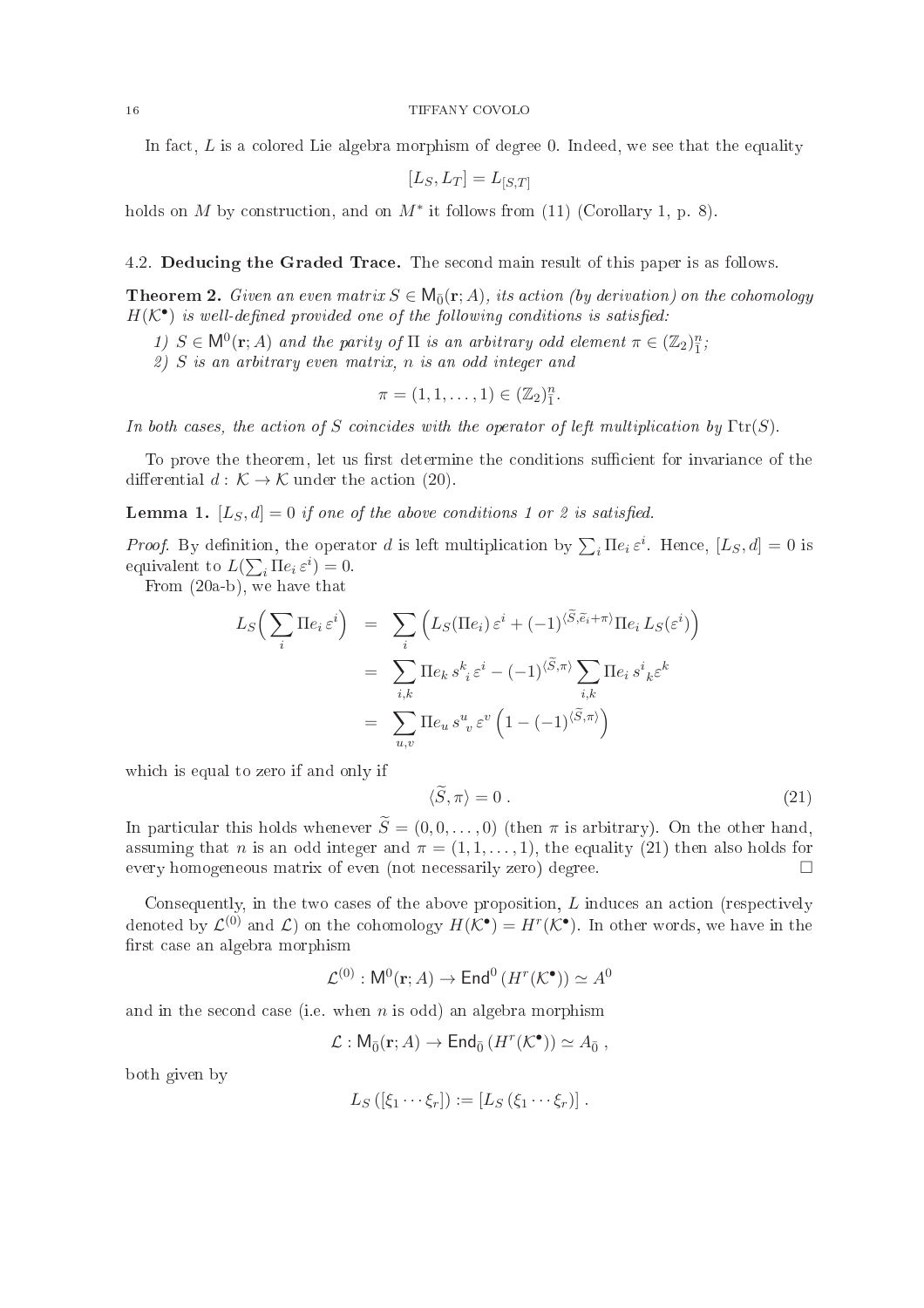Here, we use again the  $(x,\xi)$ 's notation introduced in (17). With this notation, (20a-b) give in parti
ular

$$
L_S(\xi_i) = \begin{cases} \sum_{k=1}^{r'} \xi_k s_{\;i}^k + \sum_{k=r'+1}^r x_k s_{\;i}^k & \text{if } 1 \le i \le r'\\ (-1)^{\langle \tilde{S} + \pi, \tilde{e}_i \rangle} \left( \sum_{k=1}^{r'} s_{\;i}^k x_k - \sum_{k=r'+1}^r (-1)^{\langle \tilde{e}_k, \pi \rangle} s_{\;i}^k \xi_k \right) & \text{if } r' < i \le r \end{cases}
$$

so that

$$
L_S([\xi_1 \cdots \xi_r]) = [L_S(\xi_1 \cdots \xi_r)]
$$
  
\n
$$
= \left[ \sum_{i=1}^r (-1)^{\langle \tilde{S}, \sum_{j < i} \tilde{\xi}_j \rangle} \xi_1 \cdots \xi_{i-1} L_S(\xi_i) \xi_{i+1} \cdots \xi_r \right]
$$
  
\n
$$
= \sum_{i=1}^{r'} \sum_{k=1}^r (-1)^{\langle \tilde{S}, \sum_{j < i} \tilde{\xi}_j \rangle} [\xi_1 \cdots \xi_{i-1} \xi_k s^k_{i} \xi_{i+1} \cdots \xi_r]
$$
  
\n
$$
+ \sum_{i=1}^r \sum_{k=r'+1}^r (-1)^{\langle \tilde{S}, \sum_{j < i} \tilde{\xi}_j \rangle} [\xi_1 \cdots \xi_{i-1} x_k s^k_{i} \xi_{i+1} \cdots \xi_r]
$$
  
\n
$$
+ \sum_{i=r'+1}^r \sum_{k=1}^{r'} (-1)^{\langle \tilde{S}, \sum_{j < i} \tilde{\xi}_j \rangle + \langle \tilde{S} + \pi, \tilde{\epsilon}_i \rangle} [\xi_1 \cdots \xi_{i-1} s^i_k x_k \xi_{i+1} \cdots \xi_r]
$$
  
\n
$$
- \sum_{i=r'+1}^r \sum_{k=r'+1}^r (-1)^{\langle \tilde{S}, \sum_{j < i} \tilde{\xi}_j \rangle + \langle \tilde{S} + \pi, \tilde{\epsilon}_i \rangle + \langle \tilde{\epsilon}_{k}, \pi \rangle} [\xi_1 \cdots \xi_{i-1} s^i_k \xi_k \xi_{i+1} \cdots \xi_r]
$$
  
\n
$$
= \sum_{i=1}^{r'} (-1)^{\langle \tilde{S}, \sum_{j < i} \tilde{\xi}_j \rangle} [\xi_1 \cdots \xi_{i-1} \xi_i s^i_{i} \xi_{i+1} \cdots \xi_r]
$$
  
\n
$$
- \sum_{i=r'+1}^r (-1)^{\langle \tilde{S}, \sum_{j < i} \tilde{\xi}_j \rangle + \langle \tilde{S}, \tilde{\epsilon}_i \rangle} [\xi_1 \cdots \xi_{i-1} s^i_i \xi_i \xi_{i+1} \cdots \xi_r
$$

Clearly, if we are in one of the two cases described in Theorem 2, this rewrites as

$$
L_S\left(\left[\xi_1\cdots\xi_r\right]\right)=\left(\sum_{i=1}^r(-1)^{\langle\tilde{e}_i+\tilde{S},\tilde{e}_i\rangle}s^i_{\;i}\right)\left[\xi_1\cdots\xi_r\right]=\Gamma\mathrm{tr}(S)\left[\xi_1\cdots\xi_r\right].
$$

Theorem 2 is proved.

- [1] H. Albuquerque and S. Majid, Quasialgebra structure of the octonions. *J. Algebra* 220 (1999), 188224.
- [2] H. Albuquerque and S. Majid, Clifford algebras obtained by twisting of group algebras. J. Pure Appl. Algebra  $171$   $(2002)$ ,  $133-148$ .